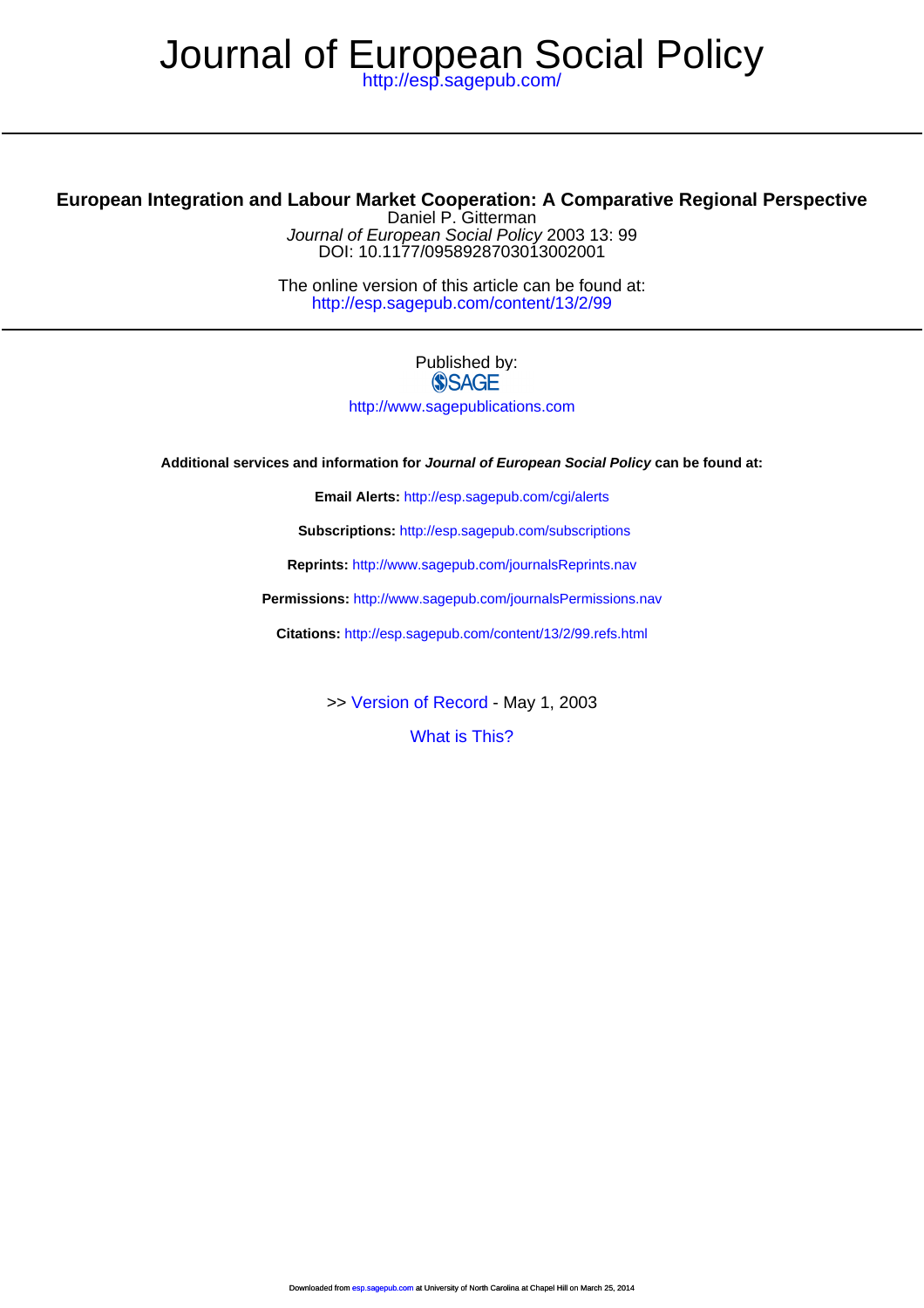# **European integration and labour market cooperation: a comparative regional perspective**

**Daniel P. Gitterman**\*, *University of North Carolina, USA*

**Summary** National economies around the world are becoming increasingly integrated. While regional integration offers opportunities for mutual gain, it also fosters distributional consequences, thus creating economic and political risks for governments. Governments pursue different strategies for coping with risk. The first strategy is protectionism. A second strategy is to link economic openness with the provision of domestic compensation. A final strategy is for nations to develop mechanisms to coordinate rules, norms, or principles to govern working conditions and industrial relations. The political conflict between nations at different stages of economic development, and the regional responses in the EU, NAFTA, MER-COSUR, and ASEAN all follow a similar pattern, with the more advanced economies pressing for some harmonization that would moderate the competitive advantages of developing countries. Given this cleavage, various compromises have been struck, which confirmed national policy control but also amounted to an incremental convergence toward common minimum standards.

**Key words** comparative labour policy, labour cooperation, labour markets, regional integration, social dimension

**Résumé** L'intégration régionale offre l'opportunité d'engranger des profits mutuels, elle a également d'autres conséquences distributive comme celle de créer pour les gouvernements des risques politiques et économiques. Pour y faire face, les gouvernements développent différentes stratégies. La première stratégie est le protectionisme. Une deuxième stratégie consiste à associer l'ouverture de l'économie et des dispositions de manière à assurer une compensation au niveau national. Une dernière stratégie est de développer des mécanismes pour assurer la coordination des lois ou des principes gouvernant les conditions de travail et les relations industrielles. Le conflit politique entre des nations arrivées à des stades de développement économique différents, et les réponses régionales comme l'UE, ALENA, MERCOSUR et l'ASEAN, suit un modèle similaire. Les économies plus avancées font pression pour atteindre une certaine harmonisation de manière à limiter les avantages compétitifs des pays en développement. Etant donné ce clivage, divers compromis ont été établis; ceux-ci confirment la maîtrise de la politique nationale mais aussi mènent à une convergence progressive vers un minimum de normes.

#### **Introduction**

National economies around the world are becoming increasingly integrated. Emerging regional economic agreements take a variety

of forms: most promote trade and mobility of capital, and some promote the mobility of labour across national boundaries. The integration process is bringing nations and societies with different rules and norms that

\* Author to whom correspondence should be sent: Daniel P. Gitterman, Department of Public Policy, University of North Carolina at Chapel Hill, CB #3435, Chapel Hill, NC 27599-3435, USA. [email: Danielg@email.unc.edu]

*Journal of European Social Policy* 0958-9287 (200305)13:2 Copyright © 2003 [SAGE Publications,](www.sagepublications.com) London, Thousand Oaks and New Delhi, Vol 13 (2): 99–120; 032952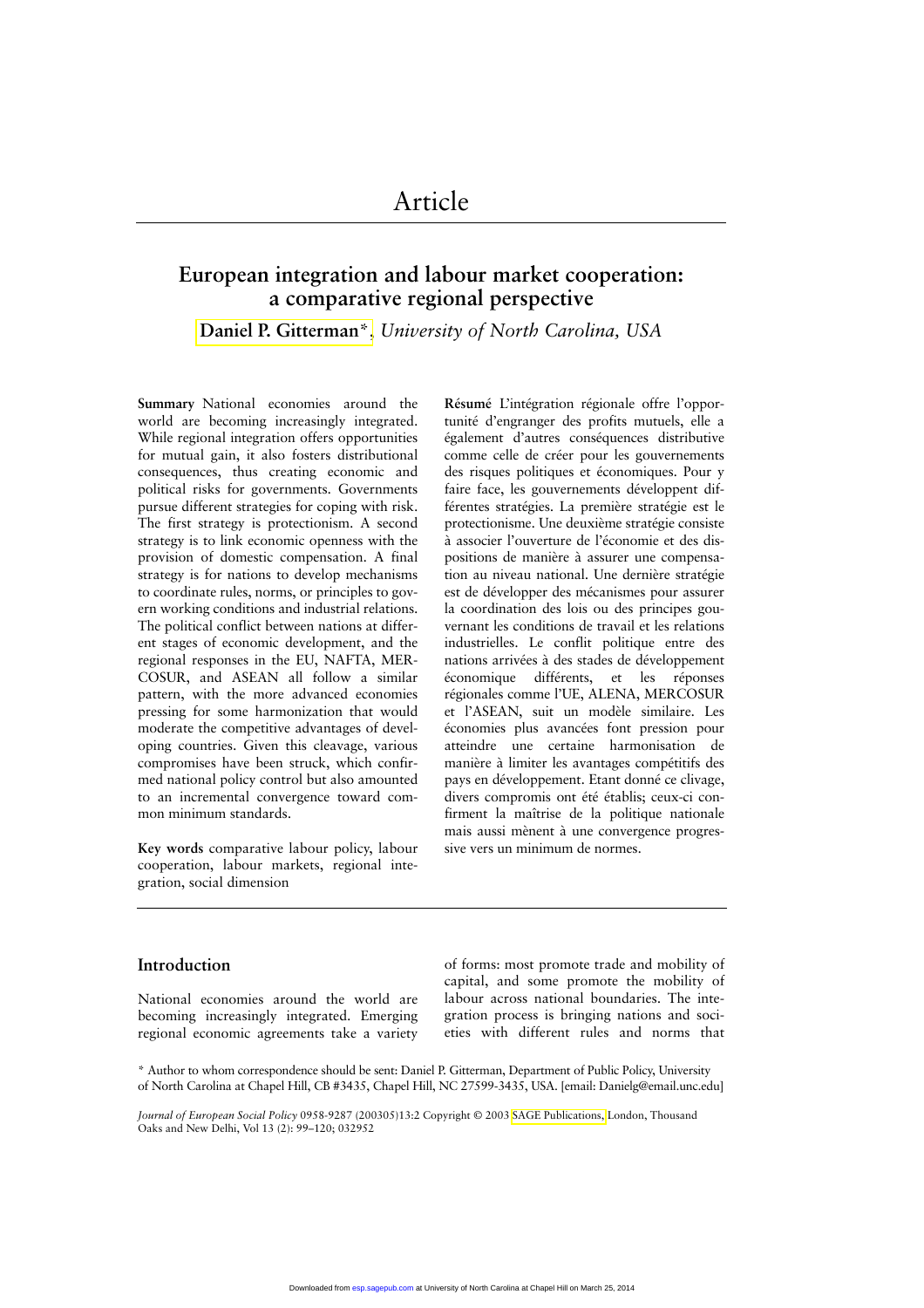govern labour markets into closer and more frequent contact with one another. The regulation of labour markets has been traditionally a sovereign domestic matter, determined by voters, domestic interest groups, and national governments, without regard for its effect on labour markets and standards in other nations. However, policies and events originating in one nation are increasingly seen to have distributional effects on the welfare of citizens and an impact on levels of social and labour protections in other nations (Gitterman 2000).

Trade is thought to increase economic efficiency by allowing nations to specialize in the production of those goods for which they have a comparative advantage and to benefit from any economies of scale in production that may result from having a larger market for their goods. But allocative efficiency is not the only motivation for deeper integration: governments' other objectives include achieving distributional goals as well as responding to potential distributional consequences (Mattli, 1999). While integration offers opportunities for mutual aggregate gains from trade, it also fosters distributional consequences, thus creating economic risks for citizens and electoral and political risks for governments. The economic risks and dislocations associated with greater capital or economic liberalization and openness tend to affect less-skilled workers and owners of specific assets, especially those tied to labour-intensive, exposed sectors.

Governments pursue different strategies for coping with economic and electoral risks. One can expect the demands of groups facing the risks of economic openness and the supply of political solutions to vary. The first and most obvious strategy is protectionism. A second strategy is to link greater economic openness with the provision of domestic compensation or social insurance. For example, many advanced economies have policies to facilitate labour market adjustment and to partially compensate workers who are displaced from their jobs. Developing countries, however, may remain protectionist because they lack the

resources for internal transfer programs. A third strategy is for nations within a regional economic area to harmonize minimum labour standards and/or develop other formal and informal mechanisms to coordinate rules, norms, or principles that govern working conditions and industrial relations. A final and often associated strategy is for advanced members to provide financial and technical assistance or other transitional subsidies to developing members in an effort to help them improve their labour standards and to increase their compliance with existing standards. A large literature focuses on the first two solutions, often to the neglect of the latter two important strategies.

Ultimately, economic integration poses new political and policy challenges related to efficiency and equity trade-offs, and to what individual nations and regional groups determine to be desirable levels of both social and labour market protection. Faced with a domestic policy choice of either protecting comparative advantage or harmonizing regional labour standards, nations within regional areas are developing a strategic combination of both. While there is significant scholarship on how institutions and policies can be constructed to compensate the losers from integration, there has been little examination of labour market cooperation and variation in regional responses. Careful regional case studies on the politics of economic, social safety net, and labour market reforms still remain in short supply.

This article represents an effort to shift the discussion of globalization and labour markets away from the aggregate and the global to more specific regional processes of integration and labour market cooperation. A distinctive aspect of the emerging global economic order is the creation or consolidation of regionalist economic arrangements. In existing accounts, globalization and regionalization tend to be either simply conflated or seen as sharply antagonistic. However, the invocation of regionalization need not imply globalization and the invocation of globalization need not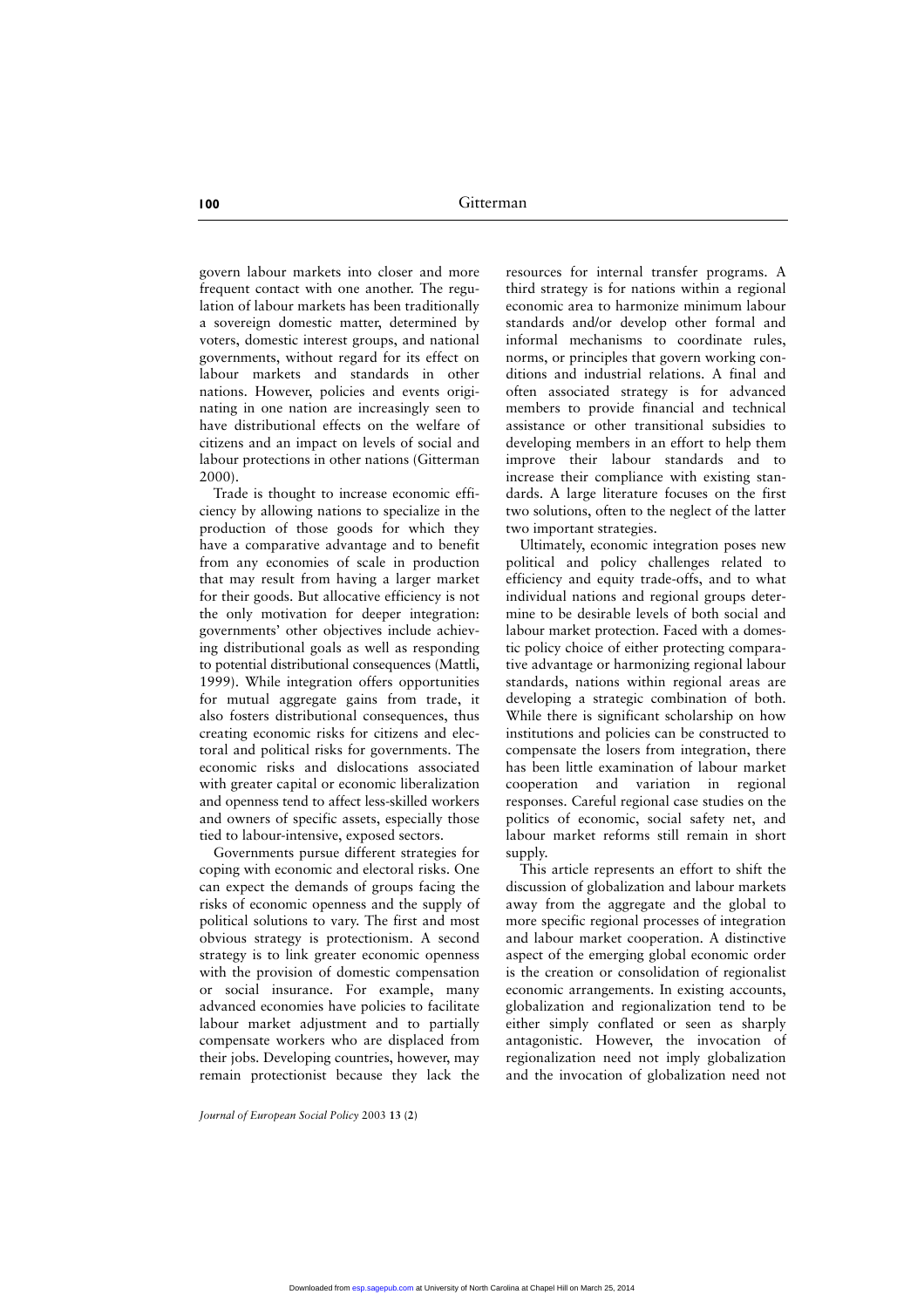imply regionalization (Hay, 2000). The phenomenon of regional integration is defined as voluntarily linking the economic and political domains of two or more formerly independent nations to the extent that authority over key areas of policy is shifted toward the supranational or regional level (Mattli, 1999).

Regional arrangements take a variety of forms and vary radically in scope, depth, and governance mechanisms as well as in the collective political commitment to reduce regional imbalances and enhance socioeconomic integration (Higgot, 1998; Lawrence, 1996). Although most integration schemes aim at liberalization of trade in goods and services, they differ significantly in reliance on sectoral exceptions, degree of coordination of trade policy, degree to which they harmonize domestic policies, and how much they liberalize capital and labour movements and cede national sovereignty to regional or supranational governing bodies. Yet this market process does not take place in a vacuum; it requires policy cooperation and coordination. For my purposes here, I explore why nations cooperate on labour standards and account for variation in its nature and form.

The labour market and the employment relationship involve much more than the exchange of a worker's labour for payment in the form of a wage. Governments, through collective bargaining or statutory legislation, establish labour standards that characterize different things in varying national and/or regional contexts. For example, labour market protections in the European Union (EU) are defined as restrictions on the ability of economic agents to enter and exit formal, contractual employment relationships. Labour and employment law in the North American context regulates freedom of association and protection of the right to organize, to bargain collectively, and to strike; prohibition of forced labour; protection for children and young persons and migrant workers; and minimum employment standards. For comparison across regions, labour standards are defined broadly to include 'rules and norms

that govern working conditions and industrial relations' (OECD, 1996).

The EU represents the important comparative case, as its regional integration and institution building are clearly the most advanced. In North America, a Free Trade Agreement (CAFTA) between the United States and Canada was signed in 1989, and it grew into the North American Free Trade Agreement (NAFTA) when Mexico joined in 1994. In the 1990s, several integration projects were started in Latin America, the most notable being Mercado Comun del Sur (MERCOSUR), comprising Argentina, Brazil, Paraguay, and Uruguay. In Asia, the most well-known regional grouping is the Association of Southeast Asian Nations (ASEAN), formed in 1967. Their arrangements vary significantly in terms of the present or planned level of integration, the nature of institutionalization and preexisting institutional capacity, and the magnitude of disparities in real wages and labour costs between more advanced and developing countries within the common economic area.

This article further probes the relationship among external economic shocks, social stability and economic insecurity, and regional cooperation on labour markets. After a brief literature review, I explain why all nations within a regional area have an economic incentive to retain their comparative advantage, and why governments also have political incentives to respond to the distributional implications of greater openness. Then I compare the EU with the other major regional cases and explain how and why groups of nations respond in different and similar ways. In the end, it appears that some convergence toward common regional minimum standards and principles is necessary for deeper integration to be politically sustainable among national integrating economies at very different stages of development.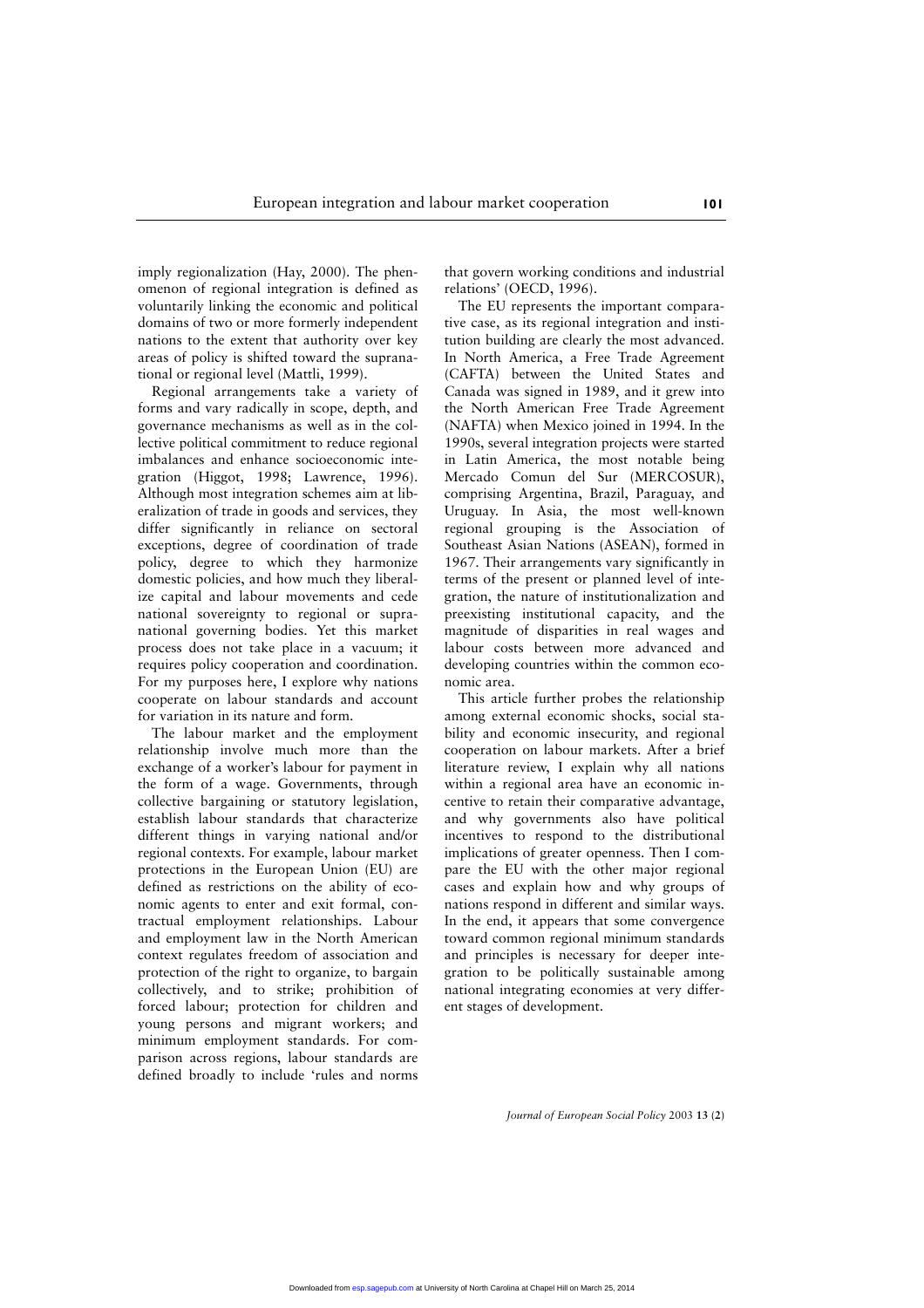# **A review: the impact of 'globalization' on social and labour market protections**

In a recent *JESP* special issue on Europe in a comparative global context (*JESP* 10:2, 2000), the thematic focus was on the impact of 'globalization' on social protections, specifically on national systems within four world regions in which social security dumping, defined as the extent to which transfers and services in social protection schemes are reduced or restructured by shifting the burden of financing, could be expected. The special issue is an example of a growing comparative social policy literature that examines the impact of globalization on welfare states, focusing on the decisions or non-decisions of governments in response to external pressures (Alber and Standing, 2000). Economic integration also generates external pressures on domestic labour protections through a process of labour cost dumping, defined here as a 'real or perceived' outcome disadvantageous to national standards, resulting from the operation of a single market or free trade zone encompassing wide variation in labour costs and/or regulations.

A growing comparative literature largely focuses on the relationship between economic openness and welfare compensation. The surge of scholarly interest has sparked a debate about whether openness spurs, constrains, or has little to do with welfare state compensation (Garrett and Mitchell, 2001; Iversen and Cusack, 2001; Rieger and Leibfried, 1998; Swank, 2002). The empirical literature generally concludes that distinctive institutional architecture and cultural configurations serve to channel, filter, and mediate common challenges in highly specific ways, often reinforcing the distinctiveness of national responses (Alber and Standing, 2000; Hay, 2000; Rieger and Leibfried, 1998). Swank (2002) concludes that the rise in international capital mobility has not, as many claim, systematically contributed to that retrenchment. Nor has globalization directly reduced the revenue-raising capacities of the nation state.

A compensation hypothesis links globalization and development of social policies, concluding that there is a compromise between openness and domestic compensation that cushions market dislocations and that may actually strengthen the ability of governments to adjust to changing market conditions (Garrett, 1998; Rieger and Leibfried, 1998; Rodrik, 1997; Swank, 2001). Even though the aggregate gains of trade will outweigh the sum of the individual losses, reliable mechanisms of compensation are strategically important for domestic stability as exposure to international (and regional) trade expands (Rogowski, 1989). Bates et al. (1991) report that the greater the social insurance program mounted by a nation, the less likely the government is to block free trade. Civil societies demand and are likely to receive an expanded government role as the price for larger doses of external economic risk (Rodrik, 1998).

Burgoon (2001) confirms that greater openness poses economic risks that inspire demands for welfare policies as compensation, and argues that demands from vulnerable groups and responses from producers vary across different parts of the welfare state. Different forms of integration should yield distributional consequences, and the varying effects of trade between developing and developed countries should, in turn, result in different kinds and forms of compensation. For example, in the United States, vulnerable labour groups and their politician allies have focused compensation demands on Trade Adjustment Assistance (TAA) (Burgoon, 2001). These programs provide direct relief in the form of either active labour market policies (job training, relocation assistance) or passive labour market policies (unemployment insurance). A debate currently rages in the public policy literature over compensation, between those who advocate passive labour market policy and those who support the expansion of policies that promote labour mobility or enhance human capital and skills.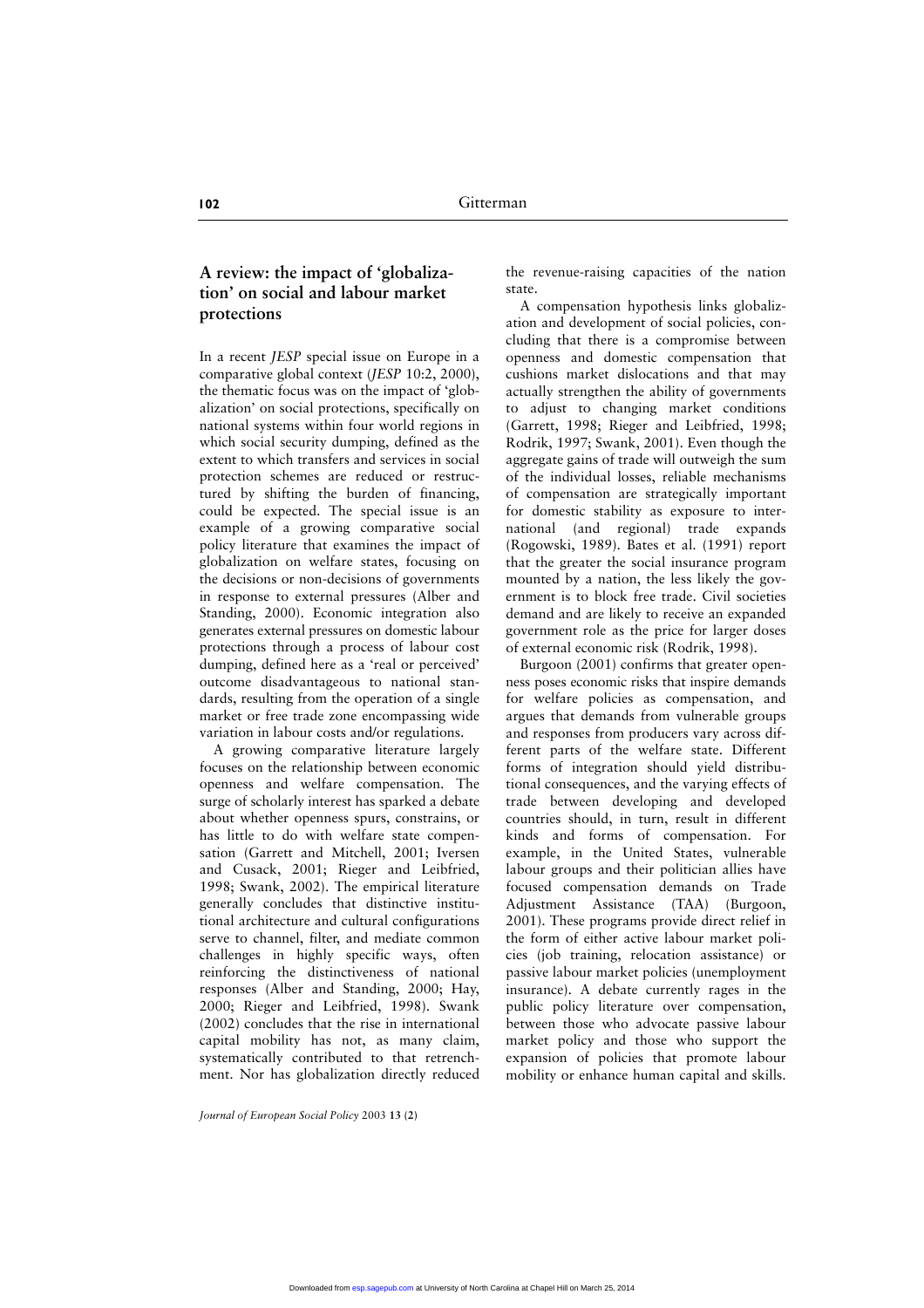The debate is not only about efficient policy design but it is also about politics, and how collective responses to potential distributive issues vary across regions with integrating national economies.

The focus of most of the literature is on globalization's impact on the welfare state – those public expenditures that draw upon domestic general revenue sources such as income or consumption taxes or other specific sources that come disproportionately from investors and producers, such as payroll taxes (to the degree that they are not passed on to employees and consumers through lower wages and higher prices). However, by maintaining this focus, we risk neglecting the impact of integration on the choice of labour standards and the nature and form of regional labour market cooperation. Comparative political and policy analytical attention to the relationship between economic openness and labour protections is critical because labour costs are such a big part of trade and comparative advantage.

There has been a significant effort among economists to explore one aspect of the distributive problem: the effects of international integration on domestic wages in more advanced economies. The literature focuses on the employment and wages of less-skilled workers in advanced economies – whether they have been (or will be) determined by the global supply of less-skilled labour rather than by domestic labour markets (Freeman, 1995; Wood, 1995). One view is that deeper integration does put pressure on wages and employment in labour-intensive industries in advanced economies. Another view rejects the notion that trade in one sector can determine labour outcomes in an entire economy, and others suggest that the deleterious effects of trade on demand for less-skilled workers are modest enough to be offset through redistribution funded by the gains from trade (Freeman, 1995). Underpinning the analysis is a widespread view that unskilled workers are falling behind their more highly educated colleagues in terms of earnings and job security

(Kapstein, 2000). Deeper integration 'is exposing a fault line between groups who have the skills and mobility to flourish in global markets and those who either don't have these advantages or perceive the expansion of unregulated markets as inimical to social stability' (Rodrik, 1997).

Rodrik (1996) argues that much of the economics literature has focused on identifying the magnitude of the downward shift in the demand curve for low-skilled labour rather than on its greater elasticity. Deeper integration of nations with high and low labour costs can be thought of as an enlargement of the effective labour supply. In an economy that is more open to trade and investment, the demand for labour will be generally more elastic: employers (and consumers) can substitute foreign workers by investing abroad or by importing products made abroad (Rodrik, 1996). More importantly, Rodrick (1996) suggests that increased trade and foreign investment makes it more difficult for workers to force other groups, employers in particular, to share in the costs, and concludes that the adverse impact of globalization on unskilled workers will eventually generate political effects in the form of greater protectionism or even more severe social disruption.

Freeman (1994) argues that while there are significant differences in real wages and labour costs between developed and developing countries, it is not conceptually or empirically clear that higher labour standards means higher labour costs. In fact, labour cost dumping need not occur, as any nation that prefers higher standards can purchase them for itself, regardless of other countries, by currency devaluation, a direct downward adjustment in wages, or an increase in taxes (Freeman, 1994). However, Rhodes (1998) warns about the impossibility of competitive devaluation within the context of a single European currency and suggests a common currency is likely to (further) encourage competitive deregulation and what he terms 'social devaluation': the reduction of wage costs by a reduction in the level of social charges or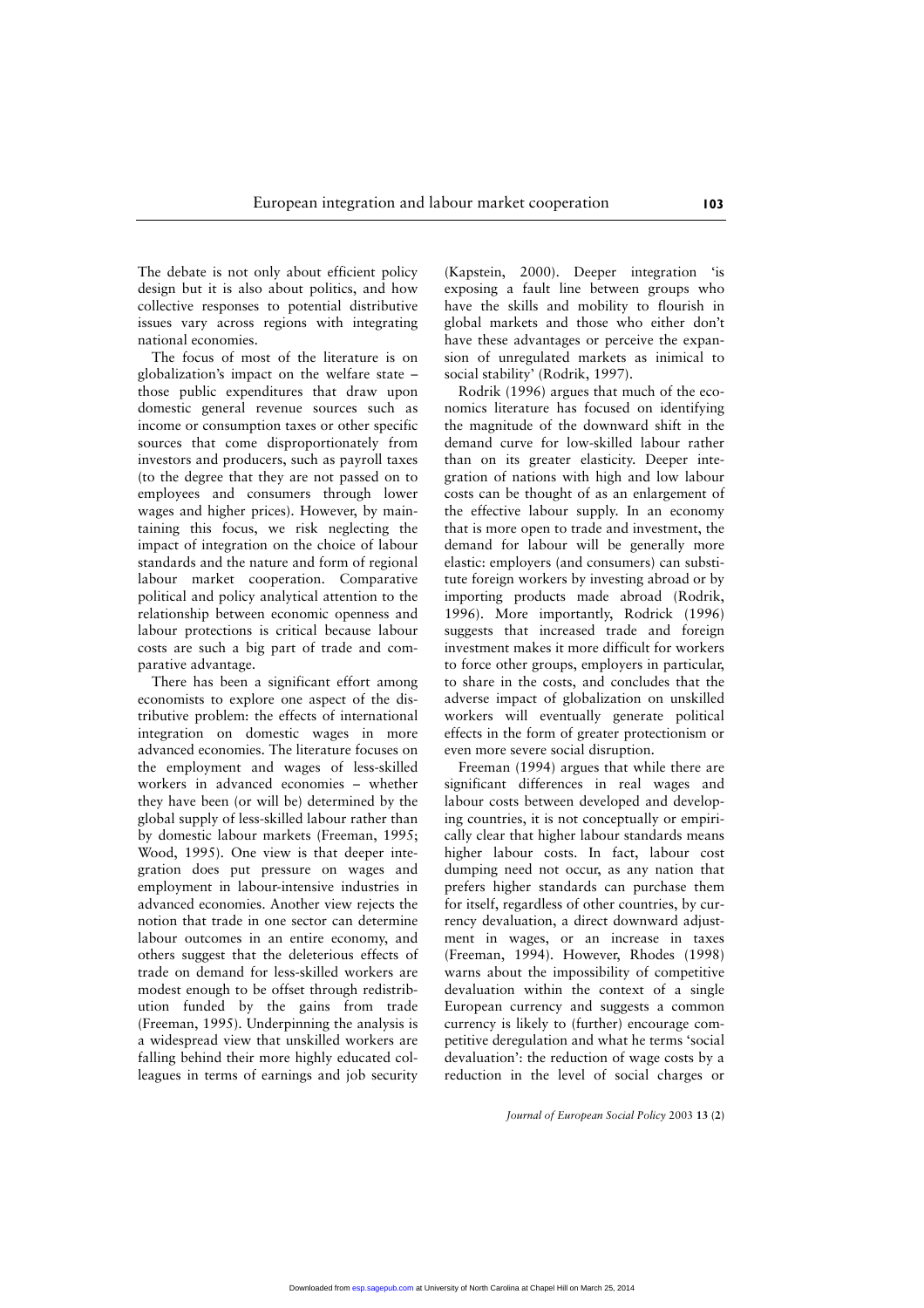social cover for employees. In addition, theoretically, redistributive or technical assistance mechanisms can help developing countries increase compliance, as they may not have the resources to meet higher standards.

There is also a significant literature on the impact of globalization on labour standards (Lee, 1997). Much of it is an empirical test of a 'race to the bottom' hypothesis, which predicts that in the absence of cooperation, countries will have to lower their own labour standards to be more attractive to foreign investment or to gain a competitive advantage. Notwithstanding the viability of this logic in political conflict, there is little empirical evidence to support it. The major conclusion from EU specific studies is that integration has led to neither a race to the bottom nor a race to the top (Adnett, 1993, 1995; Andersen et al., 2000; Erickson and Kuruvilla, 1994; Kluth, 1998; Krueger, 2000; Lange, 1992; Mosley, 1990; Rhodes, 1992, 1993; Ross, 1995). A number of recent studies, as reviewed by the Organization of Economic Cooperation and Development (OECD), also suggest there are both opportunities in and constraints on the outcome of a race to the bottom (OECD, 2000).

#### *Towards a theory of cooperation on labour markets*

Governments within regional economic areas are faced with conflicting economic and political incentives related to greater economic openness and labour markets. Theoretically, the simple Hecksher-Ohlin model predicts that expansion of trade will reflect specialization based on factor endowments. The simple theory of comparative advantage claims that nations can profit from differences in endowments of technology, capital, skilled labour, unskilled labour, and other inputs. As barriers to trade are removed and competition intensifies, nations will seek to improve their competitiveness, which depends upon relative unit labour costs of producing a unit of output

*Journal of European Social Policy* 2003 **13 (2)**

compared to those borne by competitors. Accordingly, the mobility of capital is assumed to allow capital–labour ratios to equalize across nations, and thus to result in equality of marginal productivities of capital and labour (Ehrenberg, 1994).

If governments respond, at least in part, to economic efficiency requirements, we should observe them protecting their comparative advantage and reacting individually to changes in their respective economic environments. There is limited economic incentive for more advanced and less-developed economies to harmonize regional labour standards: this artificially raises labour costs and reduces the comparative advantage of nations with relatively large supplies of unskilled labour, thus reducing the benefits of free trade for all countries (Ehrenberg, 1994). Many economists predict that nations at different levels of income will choose different standards, depending on such factors as endowments, income growth, and culture or values. The more different nations are, the more they stand to gain from trading with one another. Each country will have an incentive to choose the 'right' level of labour standards, given its preferences and level of development. With greater economic growth and development, labour standards in all developing countries will rise in due time.

Economists who study regional integration look primarily at market relationships among goods and factors of production within a region, often assuming away the relevance of institutional and political forces (Mattli, 1999). If we accept the assumption that governments only respond to the criteria of economic efficiency, theories of optimal governance would predict no cooperation on labour markets. Political scientists, in contrast, focus more on the political incentives and choices, and the rules, regulations, and policies that govern regional economic areas. The important question is political incentives to cooperate, and the degree to which nations preserve national heterogeneity. A small literature suggests that governments cooperate to resolve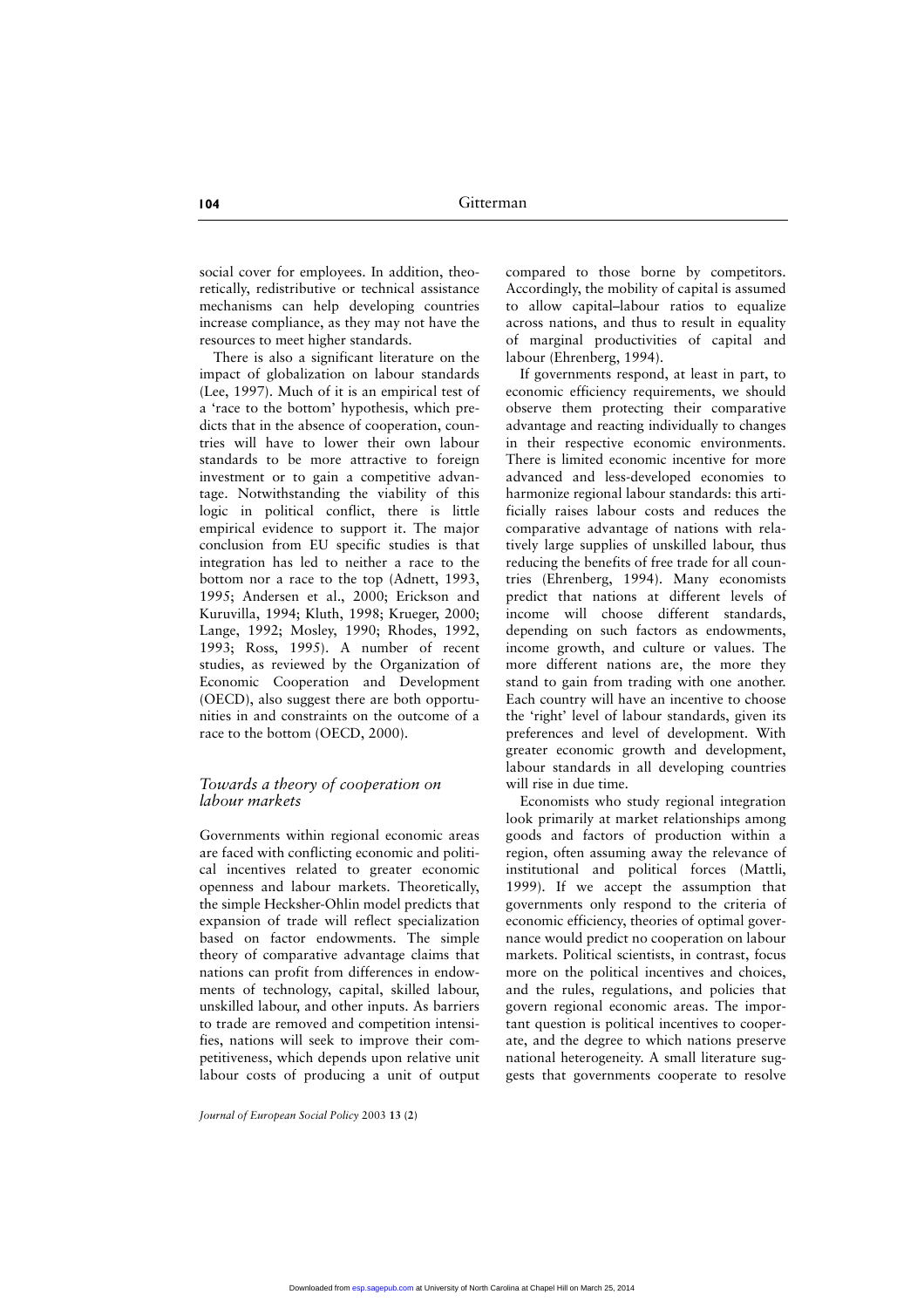domestic political dilemmas and that domestic politics create incentives to propose international (and regional) rules (Goldstein, 1996; Oatley and Nabors, 1998; Richards, 1999). Governments are motivated to maximize the economic gains from trade and to minimize the political risks.

Recent literature on the political economy of trade contends that harmonization of standards can be explained by rent-seeking protectionist demands of labour groups (or import-competing firms) in advanced economies which seek to prevent competition from developing countries based on comparative advantage (Bhagwati, 1994; Hansson, 1983; Srinivasan, 1996). Brown et al. (1996) suggest that a nation's position in international or regional trade, as either a net exporter or net importer of those goods most affected by labour standards, will determine its preferences for high or low standards. According to Aho and Bayard (1984), using a political economy of trade logic, certain interest groups have sufficient political power to block or delay socially beneficial changes unless they are generously compensated or otherwise assisted. By requiring competitors to improve or harmonize domestic labour standards, these pressure groups, according to rentseeking logic, strategically and successfully increase prices of goods produced by labourintensive technologies in developed economies by increasing the cost of labour.

While much of the benefit from integration accrues to society as a whole in the form of lower prices for consumers, the losses fall heavily on particular groups and industries from certain geographic areas. Developed economies relatively abundant in capital and high-skilled labour, and scarce in unskilled and semi-skilled labour, tend to import products intensive in the use of unskilled and semiskilled labour, and they tend to export those intensive in capital and skilled labour (Burgoon, 2001). As Rogowski (1989) notes, whereas the political losers have incentives to impede or reverse change, the beneficiaries of changing trade exposure have incentives to

maintain or accelerate change. As Midford (1993) warns, a three-factor model is often confounded by the complex division of labour found in more developed countries. When an economy becomes more complex, the division of labour becomes finer and large aggregate groups such as labour, land, and capital lose much of their meaning. Thus, labour cannot be conceived as homogenous, and changing exposure to trade will affect the position of some types of labour differently than others.

In policy areas where economic gains and distributional conflicts are high, we should expect governments to have conflicting incentives and motivations. However, not all regional political and/or institutional outcomes can be explained by rent-seeking theories based only on the wasteful influence or pervasive success of domestic labour groups. The demand side is just one side of the story. Domestic political and regional institutional conditions mediate the connections between economic openness and cooperation on labour markets. Governments must be willing to accommodate demands, and supply particular outcomes. This article assumes that demandside influences are filtered through domestic politics, and national preferences are aggregated within the decision-making rules of existing regional agreements. The regional responses to real or perceived labour cost dumping vary across the cases, depending on the national preferences of the member states or trading partners; the formal institutional and decision rules for aggregating national preferences; and the collective action problem of joint decision making among many governments. While deeper integration has produced new domestic pressures to harmonize labour standards, the regional responses have varied from only establishing *minimum* rules (EU), norms, or core principles (MERCOSUR), or a floor under competition to improve enforcement of domestic standards (NAFTA) and sharing of information (ASEAN), while still protecting comparative advantage and perpetuating national regulatory diversity.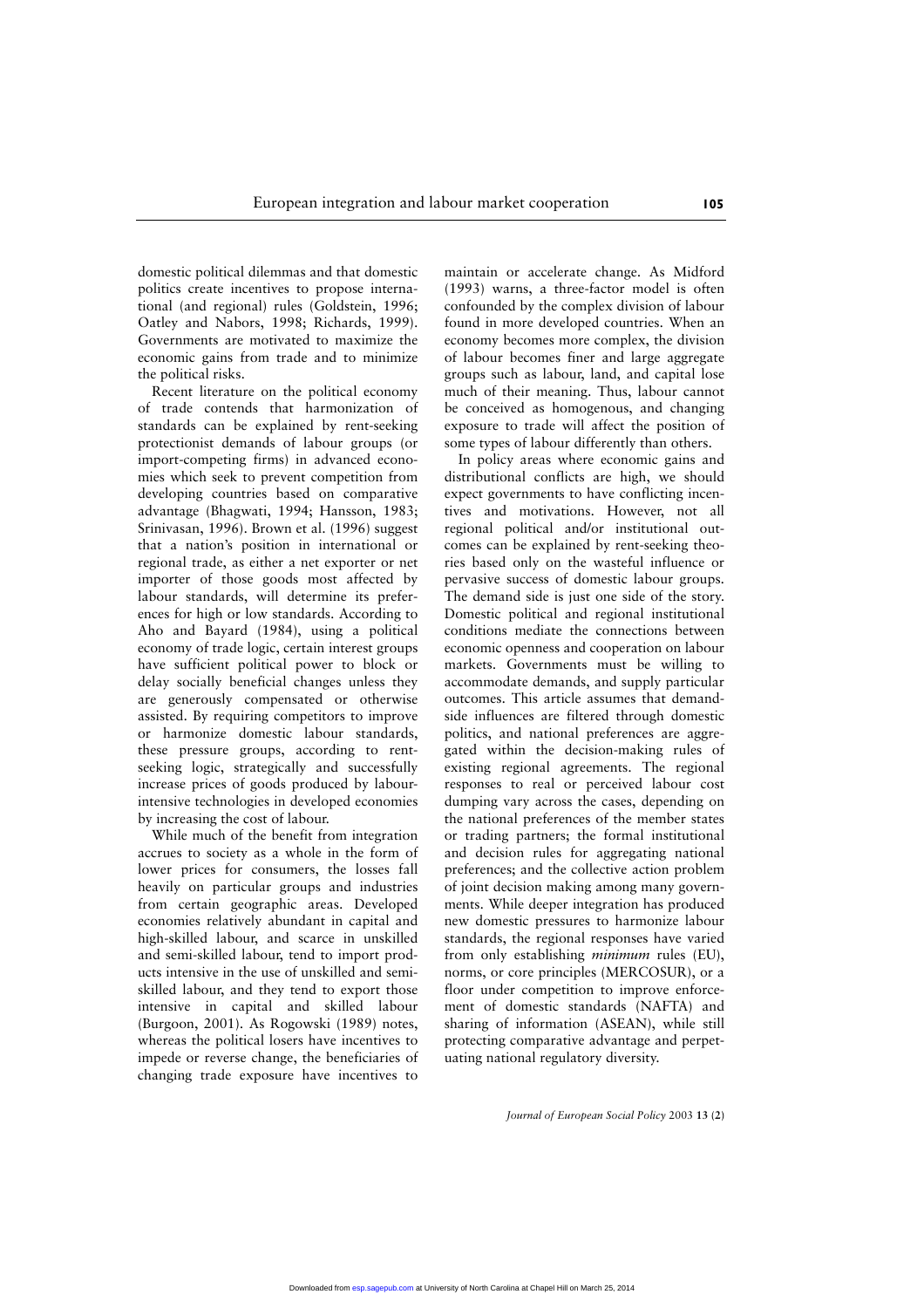#### *The European Union and a 'social dimension'*

European integration has proceeded the furthest and has been reinforced by the creation of the Single European Market and the European Monetary Union (Andersen et al., 2000). Labour, capital, goods, and services flow freely across borders, and most countries share a common currency. The EU possesses characteristics of a supranational entity, including bureaucratic competence, overriding judicial control, and significant capacity to develop or modify member state law. If a country fails to incorporate an EU directive into domestic law, individuals can seek enforcement through the European Court of Justice (ECJ). The European Commission monitors the performance of members and may initiate enforcement proceedings. Any harmonization of policy or transfer of decision-making authority is the result of a dynamic interaction among domestic groups, EU-wide associations, member states, and Community institutions within the parameters of existing regional decision rules. The preferences of members in the Council of Ministers and the European Council are influenced by the demands of domestic groups, EU-wide associations, the European Trade Union Confederation (ETUC), and the Union of Industrial and Employers' Confederations of Europe (UNICE). Governments have had to balance which domestic groups to accommodate and which to resist over time. Currently, a majority of EU countries have center-left governments.

Over time, negative integration – policies eliminating restraints on trade and distortions of competition – has not been challenged, as all members signed the treaties, all national parliaments ratified them, and all agreed to create a common market. Positive integration – policies that shape the conditions under which markets operate (i.e. the 'social dimension') – has been more difficult, as it depends on member agreement in the Council of Ministers and thus is subject to all the constraints of intergovernmental collective action problems (Scharpf, 1997). While the EU's social dimension has been characterized as all policies that provide rights, opportunities, benefits, or protections to actual, potential, or former participants in the labour market, the focus here is solely on EU directives aimed at improving labour standards and workers' rights (Lange, 1992; Cram 1993).

During the years prior to the 1957 Treaty of Rome, there was political concern about the distributive dimension of a newly integrated economic area. The six original members (Belgium, France, Germany, Italy, Luxembourg, the Netherlands) had achieved similar levels of economic development, and the consensus was that only minimal harmonization was required for a customs union (Teague and Grahl, 1990). Under the 1957 Treaty, members committed themselves only to economic and social cohesion: to raise living standards and improve employment conditions in member states. The labour market provisions focused on mobility (Articles 48, 52, and 59), training (Article 128), and equal opportunity for men and women (Article 119). The Treaty also created a European Social Fund (Articles 123–128) to make the employment of workers easier, increasing their geographical and occupational mobility within the EC (Teague and Grahl, 1989). Article 118 promoted only 'close cooperation' in matters relating to employment, labour law, and working conditions, vocational training, social security, occupational health and safety, and the right of association and collective bargaining (Lodge, 1990). Decision rules required the Council of Ministers to act unanimously before any social dimension proposal could be approved.

The EU has agreed to promote free mobility of labour ever since its inception. Over time, members have unanimously agreed to harmonize rules relating to labour mobility through directives and resolutions that allow citizens to move between nations, to maintain residency in other nations after employment, to be eligible for all social insurance programs in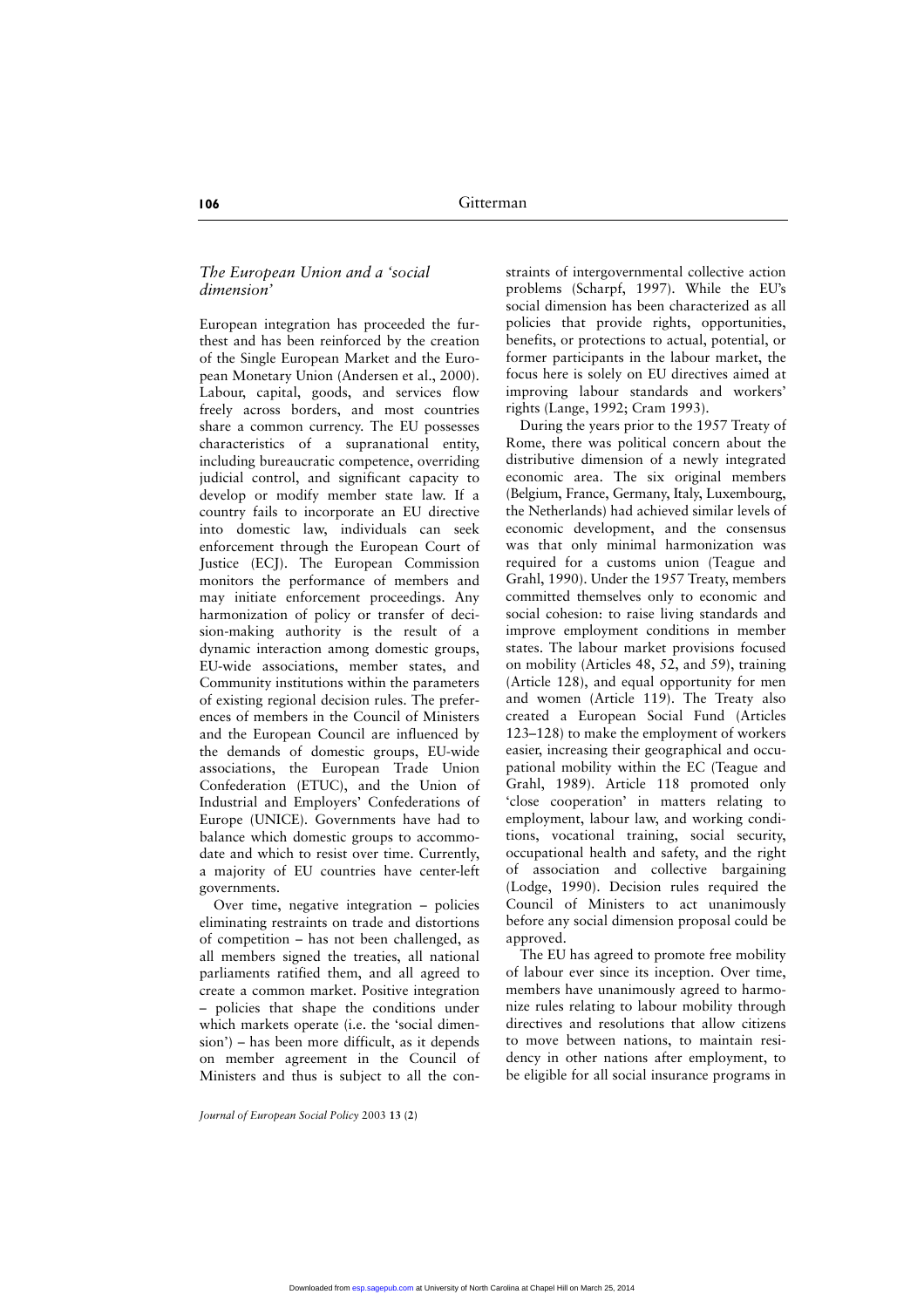other nations, and to receive recognition of professional qualifications across nations (Ehrenberg, 1994). Since July 1986, citizens have been entitled to employment in other nations on equal terms and conditions with residents. The citizens of Spain and Portugal, admitted to the EC in 1986, fully received these rights in 1993.

With Denmark, Ireland, and the UK joining the EC in 1973, Greece in 1981, and Spain and Portugal in 1986, there was again intensified concern that members with higher labour protection would confront greater heterogeneity in standards and costs from less-advanced economies. Deeper integration thus generated political pressures from within nations with higher labour protections for the creation of a 'social' dimension. At the 1972 Paris Summit, members committed themselves to a social agreement, and launched a 1974 Social Action Programme with three goals: full and better employment, improved working and living conditions, and greater participation of workers in EC decisions (Teague and Grahl, 1989). During the 1970s and early 1980s, members agreed to set approximate standards only for equal pay and other specific labour protections such as gender discrimination in working conditions; advance notification of mass layoffs; a guaranteed payment of wages and other employee claims in the event of firm insolvency. In the 1980s, the Council did not approve Commission-proposed directives, as proponent members were constrained by the preferences of the least ambitious member in a minimum winning coalition (i.e. the UK), often resulting in a lowest-commondenominator outcome (Addison, 1991, 1994).

Historically, collective regional decisions have been made on the basis of unanimity voting. Britain manipulated the decision rules, particularly the unanimity rule, to impose its preferences and block efforts toward any harmonization. Since its admission, the UK has had an uneasy relationship with other members due to its preference for deregulating labour markets (Hargreaves, 1997). Over time, unanimous decision rules were modified slightly by Article 118a of the 1986 Single European Act (SEA), which allowed for qualified majority voting (QMV requires a minimum of 54 of the 76 weighted votes cast by representatives in the Council) only for directives related to 'the working environment as regards the health and safety of workers'. In negotiations leading up the SEA, members agreed in Article 100a to extend QMV for measures that have 'as their object the establishment and functioning of the internal market'. However, this was conditional on Article 100a(2), where the members insisted that the rights and interests of employed people were still a matter for unanimous voting only (Bercusson and Van Dijk, 1995). There has been agreement among members to harmonize worker health and safety standards, as these regulations are generally concerned with 'goods' rather than 'people' – 'product' rather than 'labour' market regulations (Ross, 1995).

The UK and employer groups viewed harmonization of health and safety rules as important for securing the single market, and regarded comparable regulatory costs as essential to level the playing field for competition among EU firms. The British originally agreed to QMV, believing their 'existing system of worker health and safety standards to be higher than those of other members' (Friedholm, 1999). On the other labour market issues, the UK, domestic employers, and EU-level employer groups demanded a strict interpretation of Treaty law; the Commission, backed by a majority of the members, and domestic and EU-level labour groups sought ways to gain a more expansive interpretation (Rhodes, 1995). The EU crafted hybrid directives, combining labour market directives with what were strictly health and safety protections, in order to exert regional authority under Article 118a.

By the early 1990s, members with 'higher' standards – Belgium, Denmark, France, and Germany – pushed for greater harmonization, because the incongruity of labour protections and the increased wage and non-wage costs of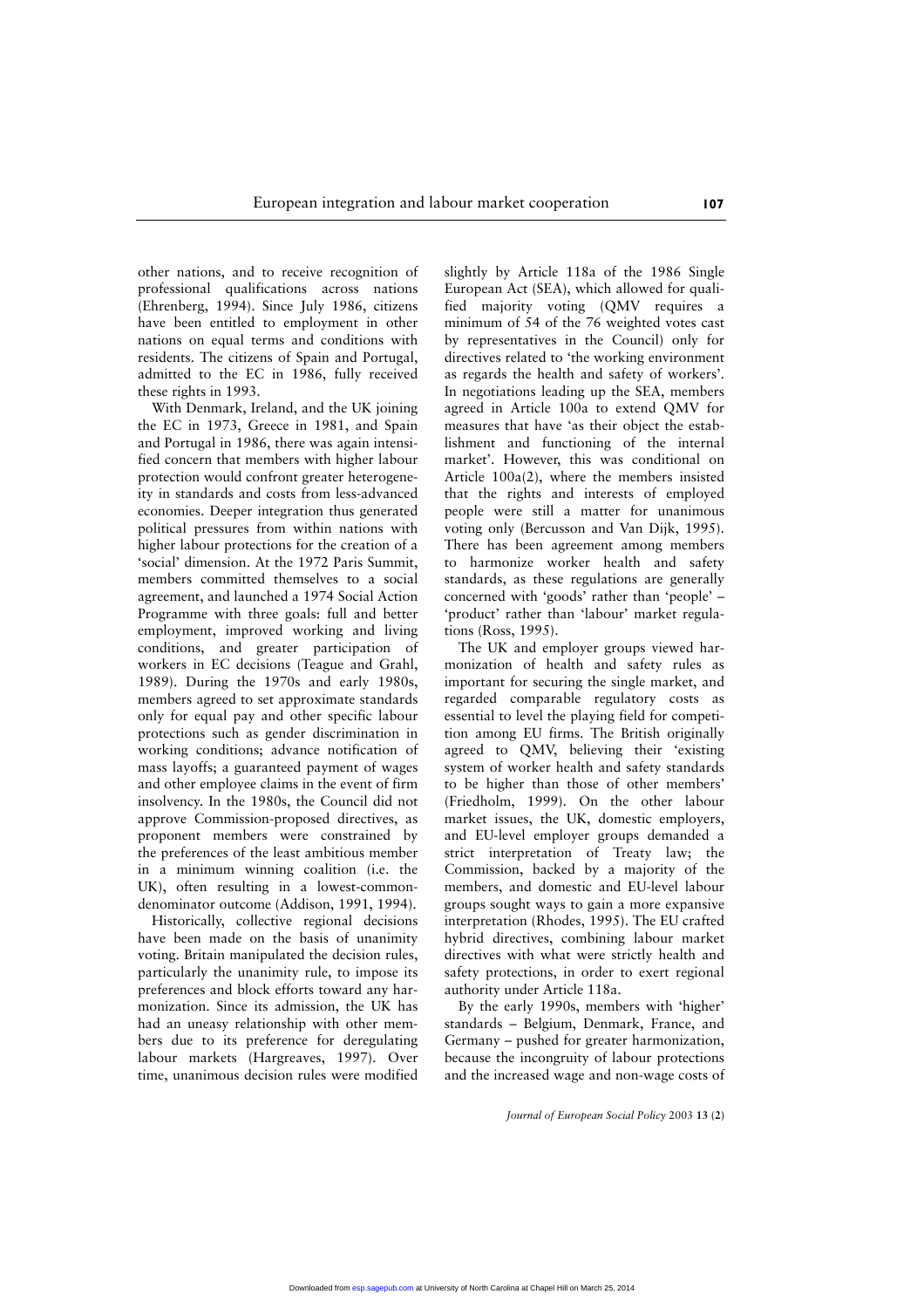heterogeneity would expose their national systems as a competitive cost liability, leading to labour cost dumping. Members with 'lower' labour standards – Portugal, Greece, Ireland, and Spain – would be predictable losers, as regional harmonization would raise their existing standards but would not reflect national production cost structures (Lange, 1993). Spain's socialist government supported harmonization, though the country was similar to the other 'lower' standard nations in socioeconomic terms. The UK and Portugal, supported by UNICE and domestic employer groups, opposed harmonization, as it would prevent or delay the adjustment process necessary before national economic performance could begin to improve (Rhodes, 1991). The UK, with periodic support from some of the less-developed members, pushed for greater labour market flexibility. To preempt action, in conjunction with Italy and Ireland, it launched the Action Programme for Employment Growth, proposing a redirection of regional cooperation toward greater labour market flexibility (Rhodes, 1991).

To address political demands from members with higher standards, Jacques Delors, beginning during the 1987 Belgian presidency, pushed for regional cooperation on minimum norms or conventions. The EC would influence national collective bargaining and labour market protections without explicit harmonization (Teague and Grahl, 1989). This represented regional convergence in goals rather than harmonization of standards (Teague and Grahl, 1989). With the 1989 EC Charter of Fundamental Social Rights (Social Charter), the subsequent Action Programme, and their consolidation in the 1991 Social Protocol of the Maastricht Treaty, members agreed to cooperate on minimum standards only in specific labour market areas (Baldry, 1994). While it guaranteed 'rights' to freedom of expression and collective bargaining, the Action Programme ruled out any harmonization in this area, as members believed control rested with them, in accordance with their 'national traditions and policies'.

Prior to the Protocol, a majority pressed to adopt EU directives from the Action Programme, and Britain opposed decision rule changes that would subject directives to QMV (Lange, 1992). Directives on part-time work, organization of working time, content of employment contracts and proof of their existence, information and consultation with workers with EC-scale companies, and protection for pregnant women and new mothers were blocked. Due to opposition from Ireland and Portugal, the Action Programme also failed to establish a minimum pay directive, proposing only an opinion (Bazen and Benhayoun, 1992). In the end, 11 members (Britain opted out) signed the Declaration of Principles, which guaranteed 12 fundamental social rights. They agreed, in accordance with national rules and practices, to guarantee the rights in the Social Charter and implement the necessary measures to accomplish this (Teague and Grahl, 1992). The 1991 Protocol specified issues on which the 11 could avoid British vetoes by allowing QMV only in specific labour market areas (Van Wezel Stone, 1995). Since the Social Protocol retained the provisions of the Treaty of Rome and the SEA, all members could still cooperate, but with majority voting limited to only the harmonization of health and safety rules. Most importantly, members retained control over industrial relations and collective employee rights: the right to pay, the right to association, and the right to strike or impose lockouts.

By signing the Protocol, Portugal, Greece, Ireland, and Spain made themselves potentially vulnerable to regional standards that could be adverse to their national competitiveness (Lange, 1993). Thus, the EU decided to provide compensation to them in the form of structural funds to offset costly new steps toward deeper integration. These side payments were offered to lessen political opposition in these 'lower'-standard nations and to allow them to adjust to the short-term costs of new regional standards. They provided shortterm cover to governments who saw integration as important to their long-term economic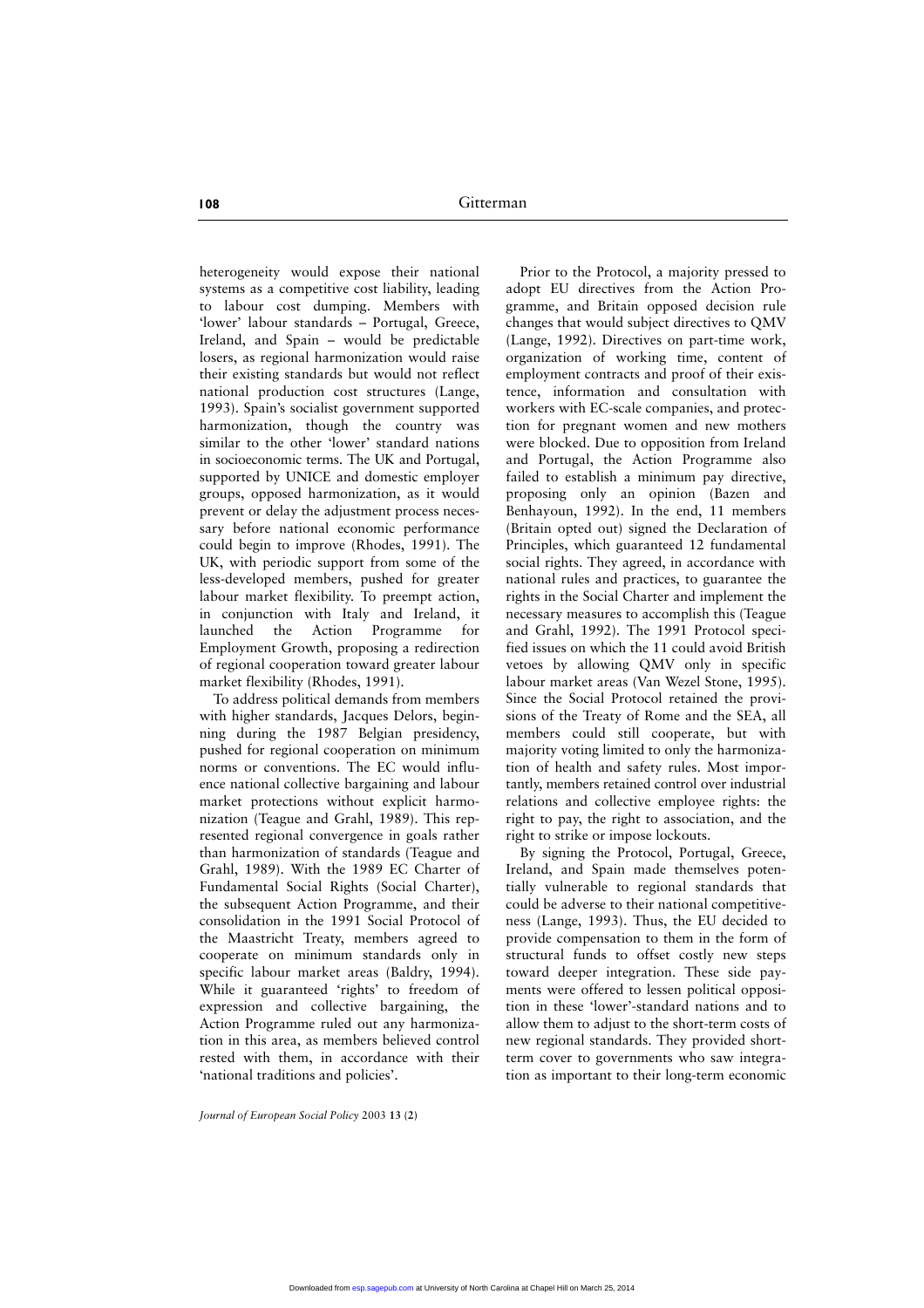growth and preferable to exclusion (Lange, 1993). Delors won over these nations with promises of more structural funding, and in the case of Spain, with direct solidarity appeals to the socialist government (Moravcsik, 1998).

After 18 years of British veto threats, the newly empowered Labour Party signaled a preference to join the 1991 Protocol. Before assuming control in 1997, the Blair government led the way in negotiating the 1997 Amsterdam Treaty, but warned that Britain would oppose any labour market harmonization that would place excessive burdens on British firms (Rice-Oxley, 1997). The Amsterdam Treaty, signed in 1997 and entered into force in 1999, was an agreement among all members to accept majority voting on issues beyond worker health and safety rules (McGlynn, 1998). Following the example of the 1961 European Social Charter and the 1989 EC Charter of Fundamental Social Rights, the Treaty referred to promotion of employment, improved living and working conditions, proper social protection, dialogue between management and labour, the development of human resources with a view to lasting high employment, and combating exclusion. The Amsterdam Treaty added equality between men and women to the list of Community objectives (Article 2 of the EC Treaty), and a new Article 141 of the Treaty lends greater support to equal treatment of men and women and to equal opportunities, whereas the former Article 119 was confined to issues of equal pay for equal work.

However, unanimous voting among all members was still required for collective regional decisions on many issues, and the rights to association, strike, and lockouts were specifically excluded (EC, 1999). The following were also excluded: social security and social protection of workers; protection of workers whose employment contract is terminated; representation and collective defense of the interests of workers and employers, including codetermination; conditions of employment for non-EU country nationals legally residing in Community territory; and financial contributions for promotion of employment and job creation. A central feature of the 1991 Protocol, which became applicable to all EU countries as a result of the UK signing the Amsterdam Treaty, is that EU trade unions and employer associations can propose directives. Thus, the EU's reforms empowered these social partners; shifting authority and decision rules at the very moment the Council of Ministers was adopting QMV. With the social partners playing a greater role in regional decisions, the new approach involves the introduction of a framework agreement that is intended to advance minimum standards but requires parallel implementation in each of the nations. Under the Treaty, members also agreed at the 1997 Luxembourg 'Jobs summit' to promote a new series of priorities at Community level, intended to promote employment and improved living and working conditions (European Commission, 1999). Benchmarking plays a key role, as members highlight best labour market performances and aim to identify, evaluate, and disseminate good practices in the field of employment and labour market policy (Commission of the European Communities, 2001c,e). Guidelines would be translated in National Action Plans for Employment (NAPs) by members, then analyzed by the Commission and the Council, whose results would help reshape the guidelines and provide country-specific recommendations on employment policies.

As the Treaty of Amsterdam qualifies fundamental social rights as only 'guidelines' for activities, there was increasing pressure from higher standard members for the region to adopt a European Union Charter of Fundamental Rights, which they did at the 2000 Nice European Council meeting (European Commission, 2001b,d). While France preferred to establish fundamental social and economic rights, Britain viewed the Charter only as a 'statement of policy' and opposed incorporating it within the Treaty, which would make it binding. While preferring to endorse rather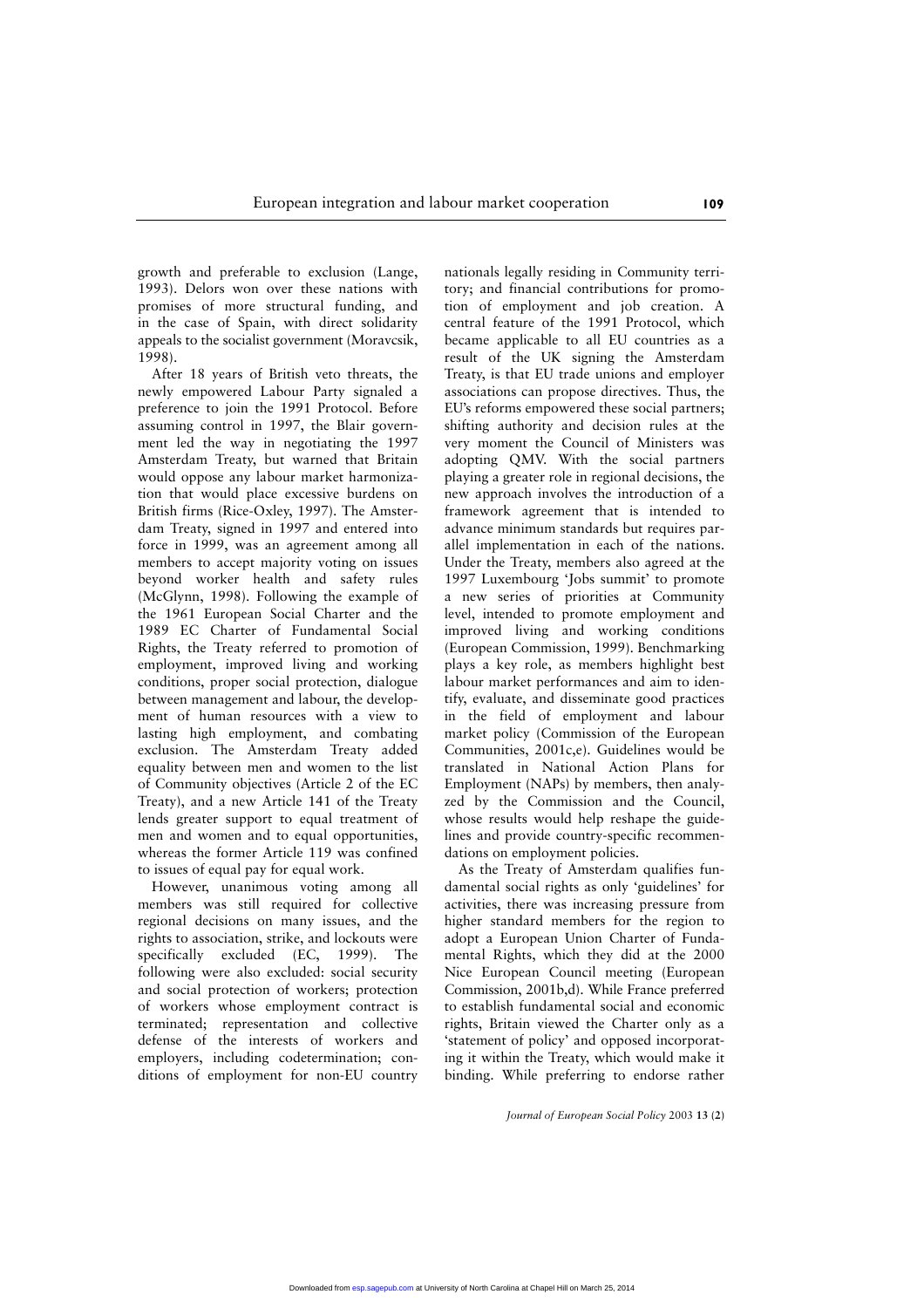than veto, Britain negotiated amendments to prevent any new economic or social rights that would undermine British labour laws, impose new costs on firms, or lessen its competitive advantages (*Financial Times*, 2000; Black, 2000). Britain opposed language on a worker's right to strike and a requirement that employers consult with employees at all levels about matters that concern them. The right to strike remains in national law and practices, which was of particular concern to the Confederation of British Industry (*Financial Times*, 2000). Currently, the Charter represents regional principles rather than binding rights, and it remains to be decided whether and how it should be integrated into the treaties (Commission of the European Communities, 2000).

In sum, the EU does not harmonize regional worker protections and industrial relations, but members do cooperate on minimum and enforceable rules and norms in specific labour market areas from which national departures are acceptable, thereby preserving national autonomy and labour market diversity. Members retain control over implementation, which can include collective bargaining agreements as well as statutory or administrative regulation, to allow flexibility. Many members have thus been able to limit the overall impact of regional rules on domestic standards. Thus, in reality, a significant gap continues to exist between regional standards and their actual implementation in domestic law.

#### *NAFTA and the Agreement on Labour Cooperation*

NAFTA, ratified in 1993, implements free trade between two highly developed economies (the United States and Canada) and one developing economy (Mexico) within 15 years, with no provision for labour mobility. NAFTA was negotiated in two installments: the commercial negotiations (June 1991 to August 1992) and then the supplemental negotiations (February to August 1993). The agreement contains only one formal clause on regulatory standards, discouraging trading partners from reducing environmental or health and safety rules to attract investment; however, the North American Agreement on Labour Cooperation (NAALC), also ratified in 1993 as part of NAFTA, represents the first labour side-agreement directly linked to a trade treaty. Unlike EU members, who commit to minimum regional standards in specific labour market areas enforceable under a treaty, sovereign trading partners in North America cooperate only to improve oversight and enforcement of domestic labour and employment standards, and to participate in a dispute resolution process as a supplemental part of the agreement.

The US preference for a labour sideagreement emerged in an effort to respond to domestic political pressures. The centrist Clinton administration, with incentives to capture the aggregate economic gains from free trade, also had a political incentive to respond to demands of key constituencies such as labour (as well as environmental and consumer) groups. Thus, the United States pushed for three supplemental accords to NAFTA on labour, the environment, and import surges. Organized labour (AFL-CIO, UAW) preferred regional labour regulations to deal with potential labour cost dumping – collective bargaining (i.e. free association) and health and safety, child labour, and minimum wage rules – with enforcement through domestic courts and if needed, through a regional commission. Business groups (Business Roundtable, Chamber of Commerce, National Association of Manufacturers, and US Council on International Business) preferred only a 'consultative' commission on labour rights and opposed any delegation of investigative and enforcement authority, particularly the power to issue trade sanctions. Organized labour did not capture the regional outcome, as the rent-seeking theories would predict, and the three nations did not harmonize regional standards.

Mexico refused to renegotiate NAFTA, but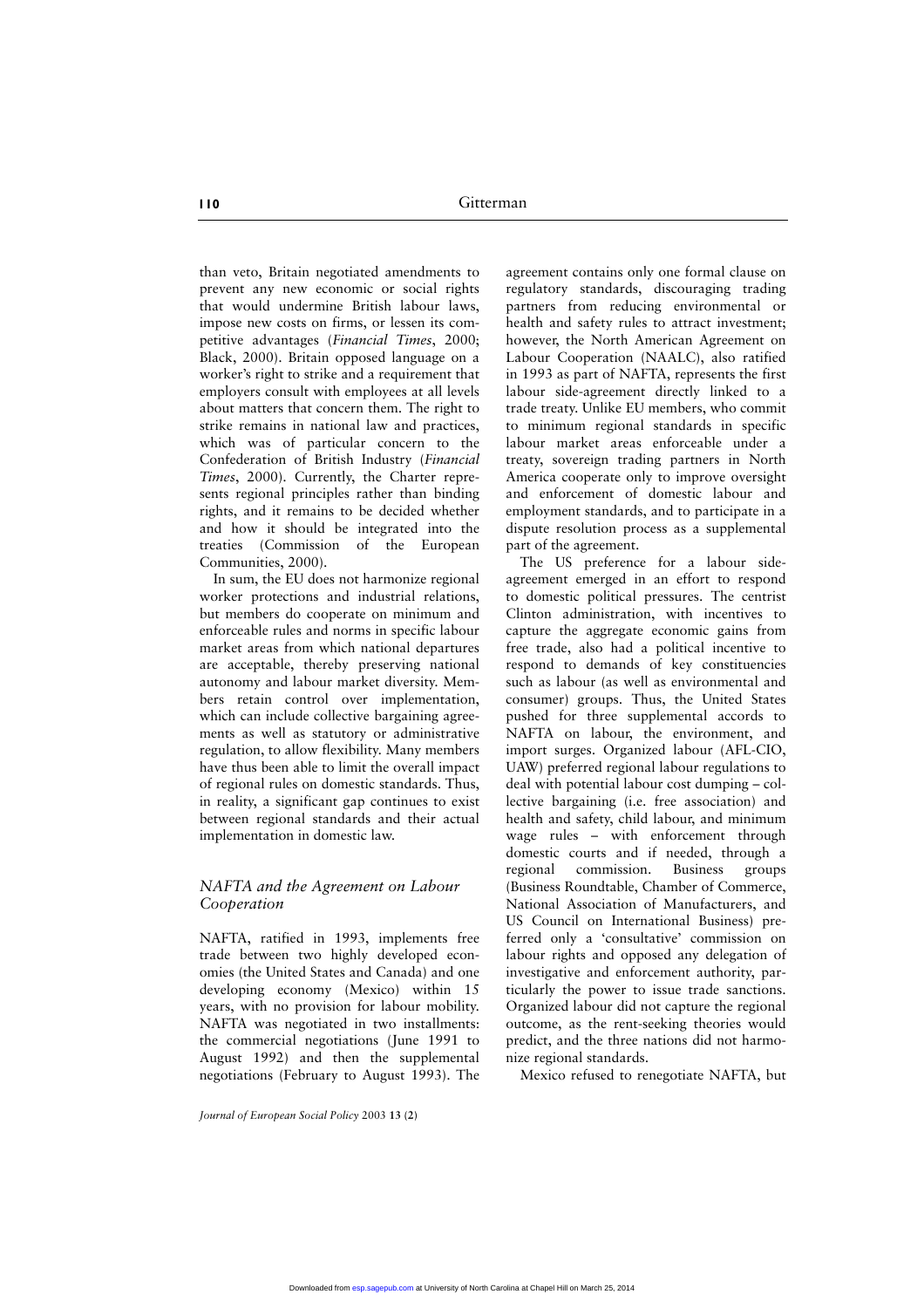fearing its overall defeat in the US Congress, agreed to negotiate a labour side-agreement. Mexico opposed any labour agreement that would erode the benefits of trade and undermine its specific comparative advantage. Its preference was for the three nations to maintain control over their labour standards, so the regional commission would have no authority to issue trade sanctions (Mayer, 1998). Mexican labour groups resisted any change that threatened their monopoly of labour movement representation, and Mexico had incentives to maintain its corporatist system of labour relations (Cameron and Tomlin, 2000). It pushed for a compensation mechanism – a North American Development Fund – to aid with potential adjustments (similar to European structural funds), but the United States opposed any redistributive mechanism (Cameron and Tomlin, 2000). The United States favored a commission with authority to issue sanctions; Mexico preferred no transfer of authority or weak enforcement; and Canada supported a commission for oversight but insisted that it remain under national control. Both Canada and Mexico rejected trade sanctions, supporting monetary sanctions only as a final punitive measure. The United States proposed that complaints go to national administrative offices (NAOs) within each nation rather than to a regional commission. Each partner would decide whether complaints had sufficient merit to require trilateral consultation or dispute resolution (Mayer, 1998).

In a balance of business and labour demands, the United States proposed that each trading partner commit only to enforcing its existing domestic labour standards. Mexico held firm on partner consultation only on health and safety rules, while the United States and Canada preferred consultation on labour relations, a minimum wage, and child labour. Mexico accepted a US proposal that fines of up to \$20 million could be imposed for failure to enforce labour and employment rules, and trade sanctions could be issued only if a trading partner failed to pay the monetary

fine. Thus, Mexico could claim that trade sanctions would never be imposed for an enforcement violation while the United States could signal to domestic labour groups that the side-agreement included trade sanctions for nonenforcement. The US preference was that minimum wage, child labour, and labour relations be subject to the same enforcement mechanisms as health and safety standards. Mexico preferred fine and sanction authority only for enforcement of health and safety rules; disputes over minimum wage and child labour standards would be referred to an Evaluation Committee of Experts (ECE) for recommendations. Ultimately, Mexico agreed to subject child labour and minimum wage standards to the same dispute resolution process as health and safety rules, and to link its minimum wage to national productivity increases. The United States acceded to Mexico's preference that labour relations be exempt from any dispute resolution process.

The trading partners created a regional body, the Commission for Labour Cooperation (CLC), to promote enforcement of each nation's labour and employment laws (Garvey, 1997). Through the NAALC, the partners would cooperate on seven broad labour market objectives, including improving working conditions and living standards and promoting 11 labour principles to protect, enhance, and enforce workers' basic rights. They agreed to six obligations that define 'effective' enforcement and hold them all accountable through the mechanisms of consultation, evaluation, and dispute resolution. The obligations are nonvoluntary (i.e. the governments cannot choose the areas of law to which they will apply) and enforceable by sanctions in only three specific labour market areas (child labour, health and safety, and minimum wage) (NAALC, 2002). Each partner retained full control to establish or modify its domestic statutory labour and employment standards. Other areas of labour market cooperation would be limited only to consultation and information sharing (Compa, 1993; Pomeroy, 1996).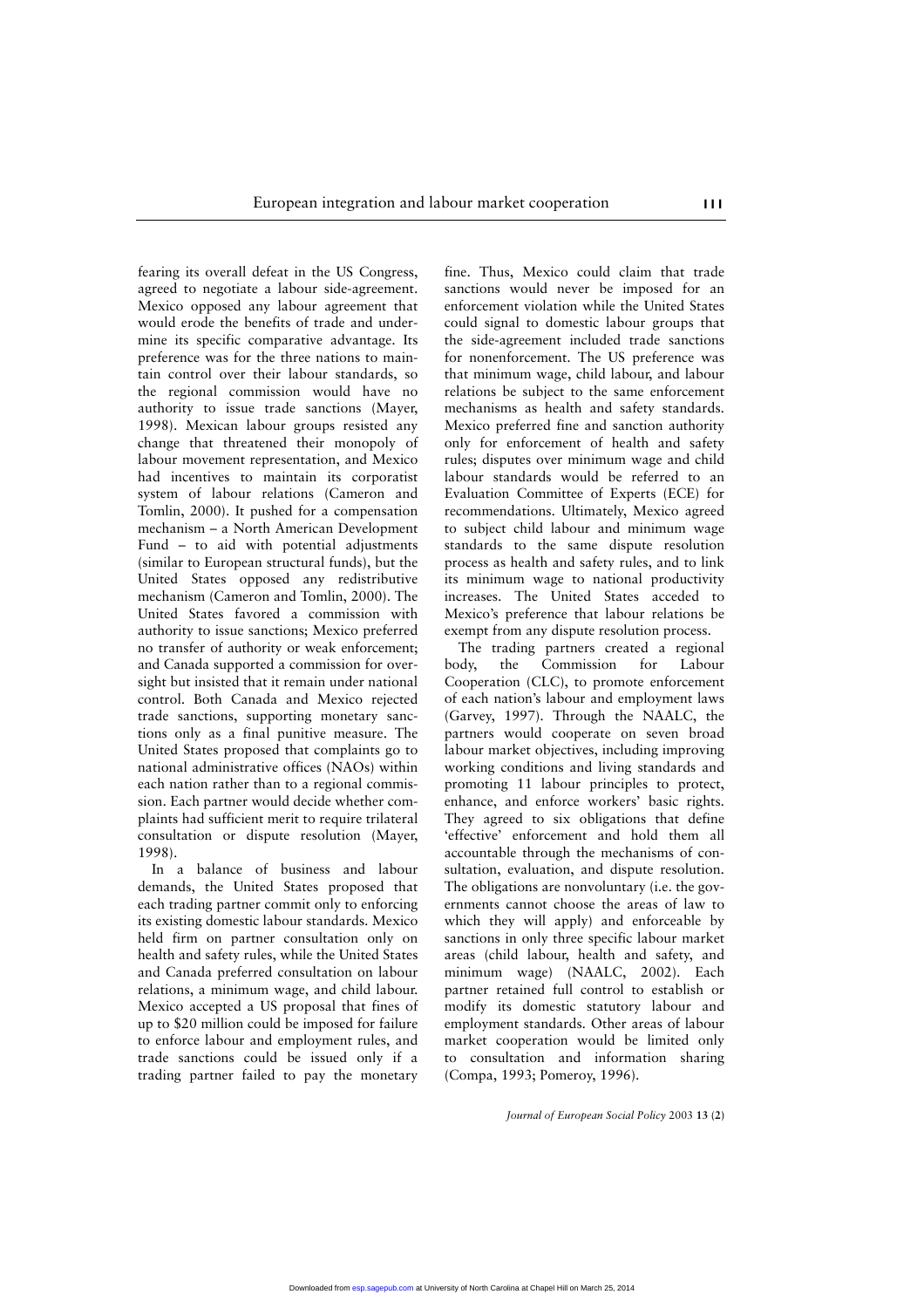**112** Gitterman

In sum, NAFTA's sovereign trading partners can lower their labour standards by legislative action because, in contrast to the EU, they did not agree to harmonize and enforce regional standards in specific areas of labour market protection. They agreed to solve labour disputes only through informal coordination and deal with regional conflict through dialogue and consultation, initially at the NAO and later at the ministerial level. Due to divergent national preferences, the labour and employment issues that may be raised at subsequent levels of review are limited in scope and exclude the first three labour principles (freedom of association and protection of the right to organize, the right to bargain collectively, and the right to strike) so as not to interfere with national policy autonomy and comparative advantage and, more important, to prevent free trade opponents from using the process for protectionist purposes. Thus, the trading partners protected comparative advantage and perpetuated national regulatory diversity, agreeing only to better enforce their existing domestic labour and employment standards.

#### *MERCOSUR and the Social-Labour Declaration*

MERCOSUR is the third-largest trading bloc in the world after the EU and NAFTA. MERCOSUR represents the coming together of two projects: one political, defined by the democratic commitment of the participating members, and the other economic, aimed at liberalization and commercial openness among regional members and within the global economy. This association was founded in 1991 with the signature of the Treaty of Asunción by Brazil, Argentina, Uruguay, and Paraguay. MERCOSUR envisioned that a free trade area for labour, services, goods, and capital would be established by 1994, but as of 1995, the region had organized itself as an imperfect customs union in which nations had a common external tariff covering imports

*Journal of European Social Policy* 2003 **13 (2)**

from nonbloc countries, with largely tarifffree trading among themselves. The Common Market of the Southern Cone, a customs union, was established in January 1995; it comprises the four original members and two associate members (Bolivia and Chile), representing over 220 million people. Members agreed to a five-year program to perfect the customs union, standardizing trade-related rules and procedures and moving toward harmonization of economic policy. A Common Market Group (CMG), composed of four permanent members and the ministries of foreign affairs and economics and national central bankers, enacts resolutions intended for incorporation into national law as well. MERCO-SUR resembles the EU in its reliance on foundational treaties and protocols for its design and objectives, and institutions and laws to attain those objectives. Decision authority resides with the individual governments rather than an EU-like Commission (Mattli, 1999).

The original treaty did not directly address labour rights issues. Brazil, the most advanced economy, and Uruguay, did advocate a Social Charter of Fundamental Rights, and trade unions from the four countries, organized as the Southern Cone Central Labour Coordination, demanded to have negotiations opened to worker organizations. The unions, grouped together in the Coordinadora de las Centrales Sindicales del MERCOSUR (Coordination of Central Unions of MERCOSUR), pushed for a binding charter to enforce compliance with core labour standards. At a 1994 meeting, a delegation of labour representatives from MERCOSUR countries submitted a document to the presidents calling on the governments to 'promote the participation of workers in MERCOSUR', keeping in mind the 'welfare of the population and social justice' (MERCO-SUR, 2002). Employer groups remained resistant to any harmonization of standards. The conference's final declaration took note of the relevance of free circulation and protection of workers and coordination of the four countries' labour legislation but did not reach any conclusions on these distributional issues.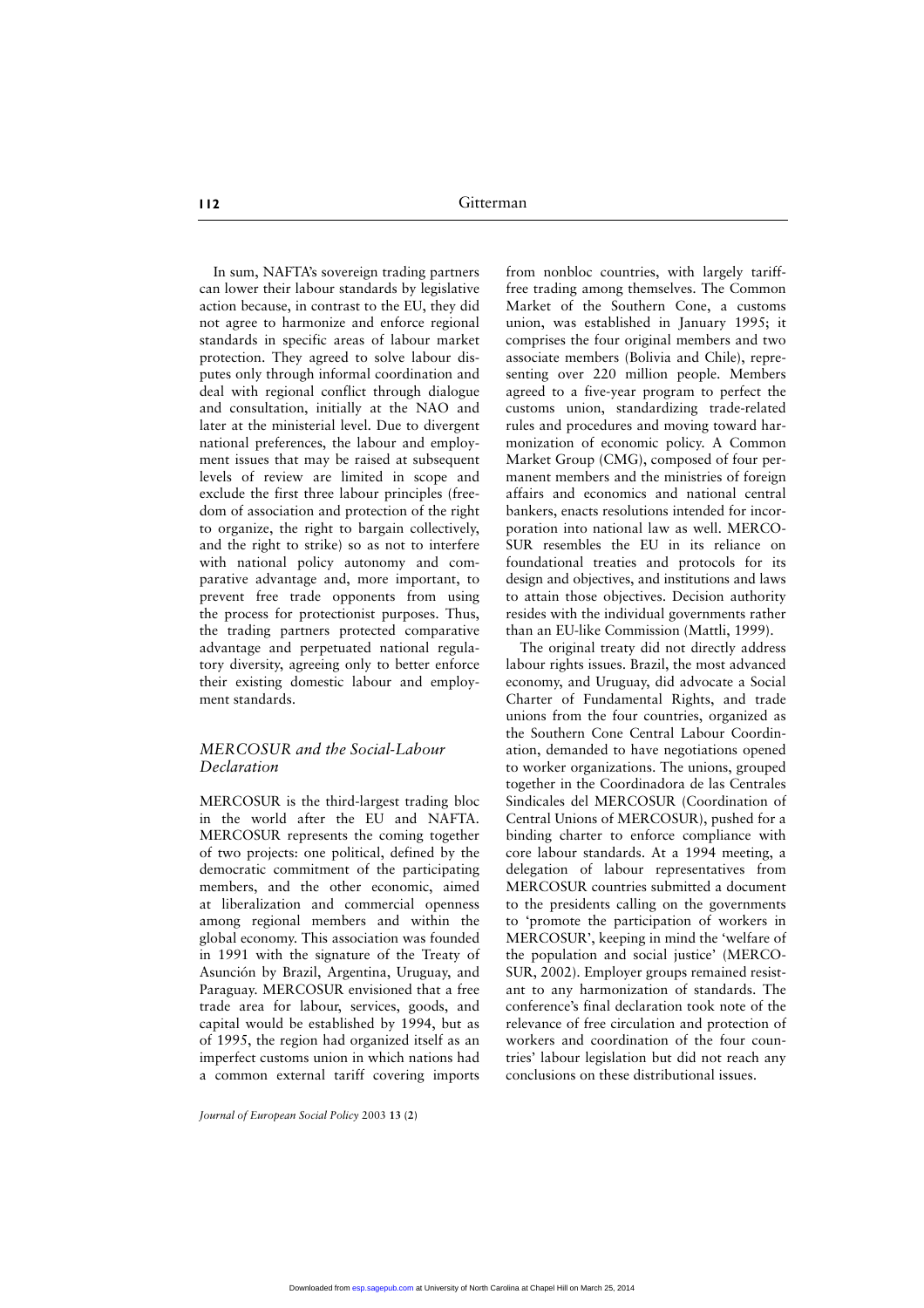In response to further pressures from labour groups, the member nations created a tripartite 1992 MERCOSUR Working Group on Labour Relations, Employment and Security. While the 1994 Protocol of Ouro Preto established a permanent institutional structure for MERCOSUR, the member countries rejected the inclusion of a social charter after failing to come to agreement on its specific provisions. However, under the auspices of the accord, several working groups were established to address labour-related issues, and an Economic and Social Consultative Forum was created in 1994 (operational in 1996). It provided a context for NGOs, business, and labour interests to discuss issues including labour rights, but its recommendations had no binding authority on the MERCOSUR member countries, which did not have any official representation in the group.

In 1998, however, the presidents of the four MERCOSUR countries, in response to continued pressure from the labour movement, issued the Social-Labour Declaration, which led to the creation of the Social-Labour Commission. The declaration discusses core labour standards and other labour issues, including migrant workers' rights, and obliges the signatories to respect the enunciated labour standards and enforce their own labour laws. It contains no enforcement mechanism, however. The Commission comprises government, labour, and business representatives, and has the ability to make recommendations and to report on issues related to the fulfillment of the declaration. The tripartite Social-Labour Commission promotes implementation but has no sanction authority (OECD, 2000). While the Declaration does not provide for regional labour standards, members did commit to promoting principles through national legislation and practice as well as through collective agreement and conventions. The Declaration's 25 articles are grouped into three broad categories dealing with individual rights, collective rights of employers and workers (i.e. freedom of association, collective bargaining, strikes), and

procedures addressing implementation and follow-up.

At the Twenty-third Meeting of the Common Market Council of MERCOSUR in 2002, the presidents of Bolivia and Chile signed the Charter of Buenos Aires on Social Commitment in MERCOSUR, a fundamental agreement among the six countries to cooperate and to strengthen the social dimension of MERCOSUR through individual and joint efforts to combat poverty and other social ills affecting the region, with a particular focus on the most vulnerable sectors of society. Referring to the principles and rights contained in the Social-Labour Declaration of MERCOSUR, the Charter calls for immediate steps to implement its provisions, particularly those relating to the ultimate objective of eradicating poverty and all forms of discrimination. In this respect, member nations instructed the Political Consultation and Coordination Forum of MERCOSUR to monitor the guidelines and actions contained in the Charter, and called for the creation of an institutional basis for meetings of authorities responsible for social development. In sum, members at first agreed to 'respect' a minimum level of worker rights, mainly those that emerged from the 1998 ILO Declaration of Fundamental Rights, and now there is a significant recent effort to move toward more labour cooperation and to confront the social dimension of deeper integration.

#### *ASEAN and Labour cooperation*

ASEAN nations agreed in 1992 to implement a free trade area (AFTA) by 2007 (Lawrence, 1996). East Asian nations originally formed ASEAN as a political association in the 1960s, with relatively few programs designed to promote intra-ASEAN trade. With the exception of Singapore, the economies of the nations are very similar: there is no regional 'leader', little scope for mutually beneficial exchange, and only weak demand for deeper integration. By 1999, ASEAN encompassed all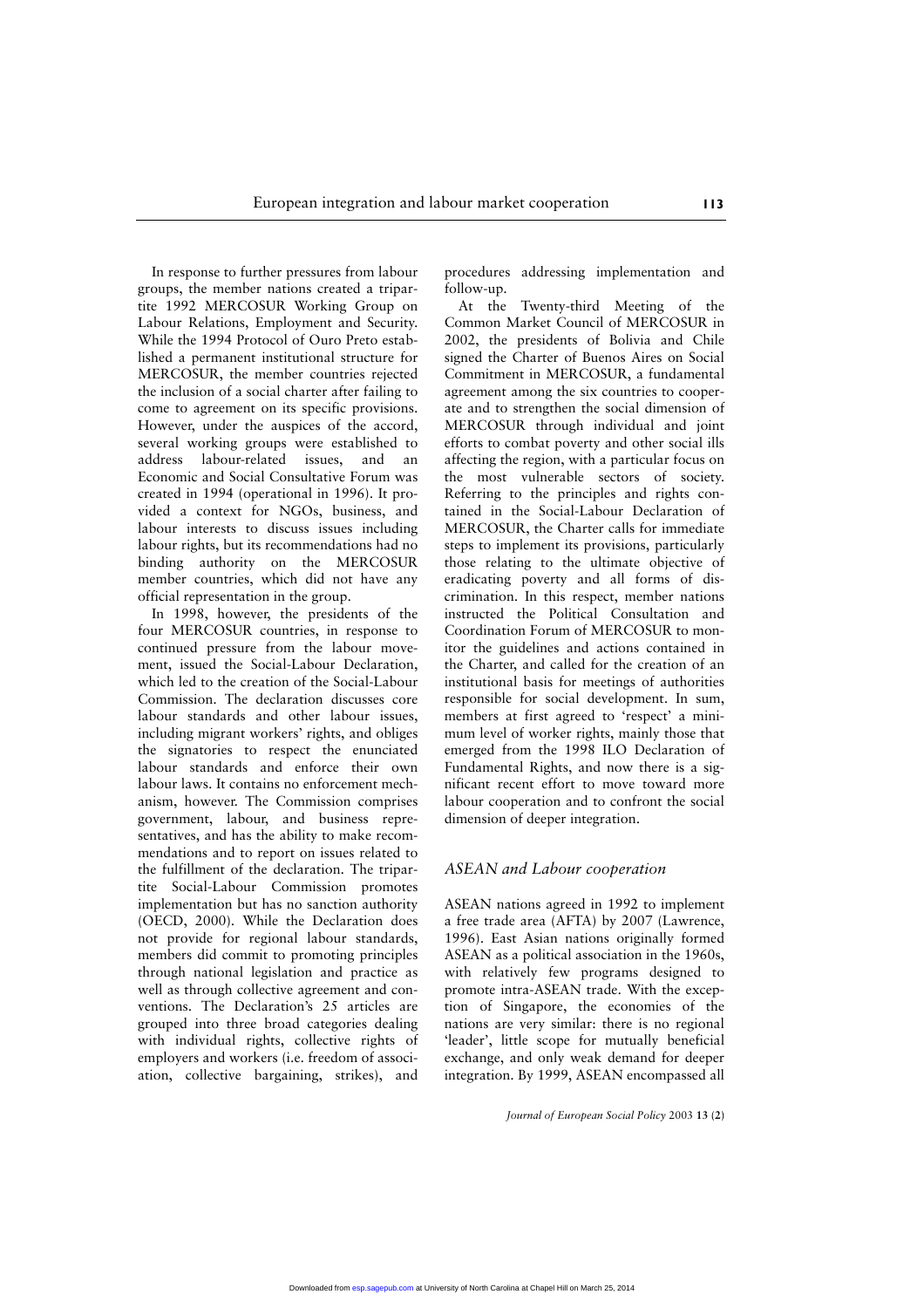ten countries of Southeast Asia by admitting Cambodia (Brunei Darussalam was admitted in 1984, Vietnam in 1995, and Laos and Myanmar in 1997). The members have been unwilling to transfer any authority to regional institutions: there are no central monitoring or third-party enforcement mechanisms (Mattli, 1999). Although all the countries are export oriented, they have small shares of their trade with one another.

Despite limited intra-ASEAN trade, members did agree to cooperate on 'labour affairs' with the 1976 Declaration of the ASEAN Concord (ASEAN, 2002). The Declaration promised cooperation in economic and social development, with particular emphasis on the promotion of social justice and on the improvement of the living standards of the people in ASEAN, and coordination was to be undertaken 'with emphasis on the well-being of the low-income group and of the rural population, through the expansion of opportunities for productive employment with fair remuneration' (ASEAN, 2002). The First ASEAN Labour Ministers' Meeting (1975) considered areas of collaboration in the fields of labour and manpower within ASEAN countries. These included periodic or regular exchange of expertise in labour administration and seminars in specialized areas, such as industrial safety, manpower training, manpower planning, and labour relations by tapping the resources of multilateral and nongovernmental institutions. In a Special ASEAN Labour Ministers' Meeting (1976), the members adopted a Seven-point Programme of Action to implement the ASEAN Heads of Government mandates on the social development needs of the region in labour and human resources development. They approved the machinery and mechanism for continued ASEAN cooperation and decided to institutionalize the biennial ASEAN Labour Ministers' Meeting and elevate the Ad Hoc Committee on Labour to a Permanent Committee. ASEAN Labour Ministers met in 1977, and biannually between 1980 and 1998. There have been ongoing ASEAN cooperative projects in the field of labour: the ASEAN Training and Information Center for Improvement of Working Conditions and Environment/ASEAN Occupational Safety and Health Network (ASEAN-OSHNET) and the Promotion of Self-employment and Development in the Informal Sector (ASEAN, 2002).

At the sixth ASEAN Summit, held in December 1998, the ASEAN leaders recognized that the region's financial crisis had a social dimension, and that the poor and vulnerable were the most affected. Between 1999 and 2001, the ministers met annually. At the twelfth ASEAN Labour Ministers' Meeting (1998), members expressed concern that the Asian economic crisis had 'adversely affected the labour and employment situation in the ASEAN region' (ASEAN, 2002). At the 1999 ASEAN Labour Ministers' Meeting, members agreed to a preparation of a Work Programme in order to share best practices in developing social protection and social security systems; promote tripartite cooperation through increased consultation between social partners and strengthen tripartite institutions and mediation/consultation mechanisms; and enhance the capacity to design active labour market policies and retraining (ASEAN, 2002). This cooperation would address the impact of globalization and trade liberalization on labour and employment, particularly by enhancing the quality of ASEAN's manpower; strengthening capacity to better manage the impact of economic downturns on labour and employment; and safeguarding the well-being of workers.

At the ASEAN+3 Summit (Brunei Darussalam, Cambodia, China, Indonesia, Japan, Korea, the Lao People's Democratic Republic, Malaysia, Myanmar, the Philippines, Singapore, Thailand, and Vietnam), members acknowledged, with the 1999 Joint Statement on East Asia Cooperation, the importance of 'social and human resources development for the sustained growth of East Asia by alleviating economic and social disparities within and between nations' (ASEAN, 2002). With the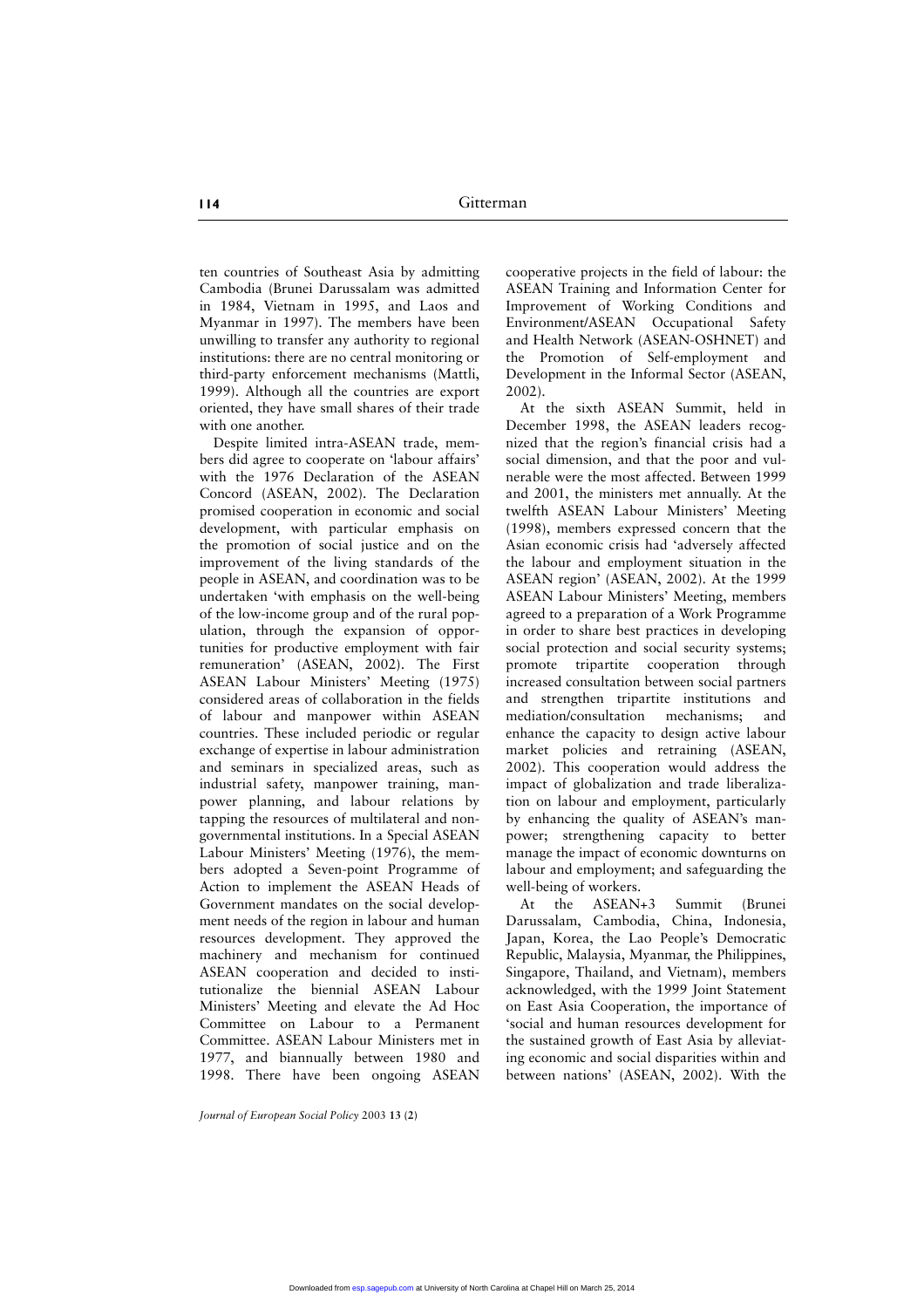rapid integration of ASEAN in the Free Trade Area (AFTA), the Investment Area (AIA), and the Framework Agreement on Services (AFA), members agreed to develop a technical assistance program for Cambodia, Laos, Myanmar, and Vietnam (CLMV) to help these nations to integrate into ASEAN. Similar to structural funds in the EU, 'technical assistance' could be interpreted as an effort to deal with regional disparities and encourage economic growth as well as social progress without resorting to any form of regional harmonization.

At the 2001 ASEAN Labour Meetings, the members, fearful that the low labour cost comparative advantage they enjoyed was being eroded by new economies, stressed the need for greater coordination on human capital issues. In response to the deepening shift from a production-based economy to a knowledge-based economy, they agreed to cooperate on challenges facing the labour force and to take strategic actions to ensure that the region's labour force remains competitive. Again at the 2002 ASEAN Labour Meetings, the members welcomed the formulation of a Work Plan to realize closer regional integration as called for by the Initiative for ASEAN Integration (IAI), including eight priority projects under the ASEAN Labour Ministers' Work Programme and the Technical Assistance Programme for the CLMV countries to facilitate a smooth integration of Cambodia, Laos, Myanmar and Vietnam into the regional labour market, in line with the 2001 Ha Noi Declaration on Narrowing the Development Gap for Closer ASEAN Integration (ASEAN, 2002). For the most part, due to the small amount of intraregional trade, ASEAN cooperation is limited only to sharing information and coordinating 'active' labour market policy, such as human capital investment, in order to develop a productive, competent, and competitive regional workforce.

## **Conclusion: collective regional responses to labour cost dumping**

This article concludes that all nations within a common regional economic area have economic incentives to protect their comparative advantage and to reap the gains from trade, but also political motivations to respond to the real and perceived distributional concerns associated with deeper integration. The conflicts between high labour standard and low labour standard nations, and the regional responses in the EU, NAFTA, MERCOSUR, and ASEAN all follow a similar pattern, with almost all the more advanced economies pressing for some regional harmonization that would constrain developing countries to moderate their competitive advantages rooted in lower labour standards. Given this cleavage, various compromises have been struck, which basically confirmed national sovereign control of industrial relations and labour market protections but also amounted to a slow, incremental convergence toward common minimum regional labour standards and principles. There is a variety of regional labour market cooperation, ranging from formal to informal. As Hay (2000) argues, insofar as economic and political pressures and mechanisms 'select for' certain models over others, it is the processes of regional integration rather than global integration that have proved – and remain likely to prove – most significant. Regional institution building may also serve to establish a selection mechanism that may militate against certain models over others. For example, given the effective veto power of EU member states on policy details relating to aspects of the regional integration process such as labour market regulation and social policy, the upward harmonization originally predicted might have yielded to downward integration to a lowest-common-denominator level. In simple terms, the institutional capacity of individual member nations to respond to common pressures associated with economic integration is significantly affected, if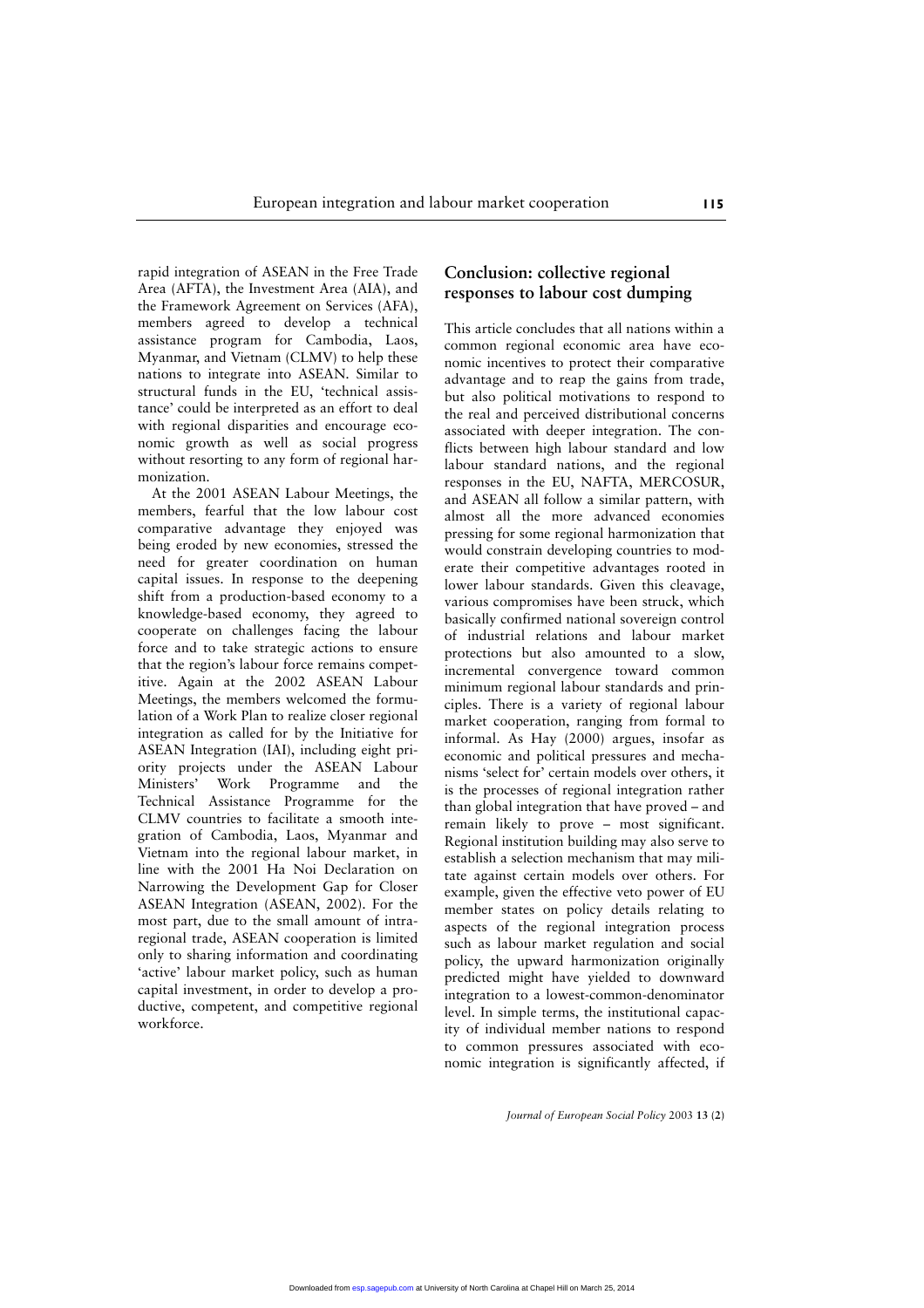not attenuated, by the existence of regional decision rules and institutions.

Despite their similarities, the regions have responded differently to the potential effects of labour cost dumping. The EU, the most integrated area, cooperated by harmonizing regional minimum standards on specific labour market issues while allowing collective bargaining and pay determination to remain nationally specific. Within NAFTA, trading partners responded not by harmonizing regional employment and labour standards but by providing for oversight and enforcement of existing domestic standards. MER-COSUR nations agreed to promote 'core' labour principles according to national legislation and practice as well as collective agreements and conventions, and have taken further steps toward a 'social commitment', while the ASEAN nations agreed only to share information and exchange best practices, largely on human capital issues.

With divergent national preferences, underlying heterogeneities in domestic labour costs and standards, and decision rules that prevent higher standard nations from unilaterally imposing their standards on other countries, the common outcome has been compromises on minimum standards, norms, or principles or better enforcement and monitoring of existing standards. Across these regional cases, the result has been minimum uniformity on rules and principles in the context of national diversity: national political systems continue to determine the nature of labour market protections and standards. Despite increased integration, nations indeed appear to maintain distinct labour standards if 'they' are willing to bear the costs. This has become an attractive regional model for labour market cooperation because it enables governments to respond to domestic political demands without suppressing initiatives toward greater economic openness. These 'social dimensions' and 'labour agreements' enable groups of governments to maximize the benefits of greater economic openness and minimize the political risks of deeper integration.

Because of increased competition from lowwage regions, governments of many advanced economies, in particular, face many adjustments (Agell, 1999). As a consequence, many domestic labour groups and political parties fear that sooner or later their governments will have to move toward greater labour market flexibility, relax strict job security laws, abolish the minimum wage, and implement measures that restrict the influence of unions. However, because of greater uncertainty due to globalization, there is also increasing evidence that voters might be perfectly willing to pay a higher price for a given labour market or social protection. Economists and political scientists of comparative political economy and policy have long suggested that the vulnerability of an open economy provides governments with strong incentives to mitigate economic risks. Increased economic openness may actually lead to increased institutional involvement at the domestic level, thus increasing the demand for labour market as well as social protections at the very time that it increases the costs of providing them.

Differences in living standards and real wages between developed and developing nations, which provide much of the aggregate gain from integration, have generated political demands and popular backlash against potential labour cost dumping. The large discrepancies in labour standards within regional blocs can undermine the legitimacy of free trade and make it harder to maintain domestic political consensus on trade policy in advanced economies. As the real or perceived level of economic risk that workers face has risen, political demands have increased, and economic openness has actually led regions to respond with new agreements or commitments on rules and norms that govern working conditions and industrial relations. Domestic politics might allow the benefits from trade and factor mobility to be fully achieved only if nations within regions at different stages of economic development confront the distributional implications.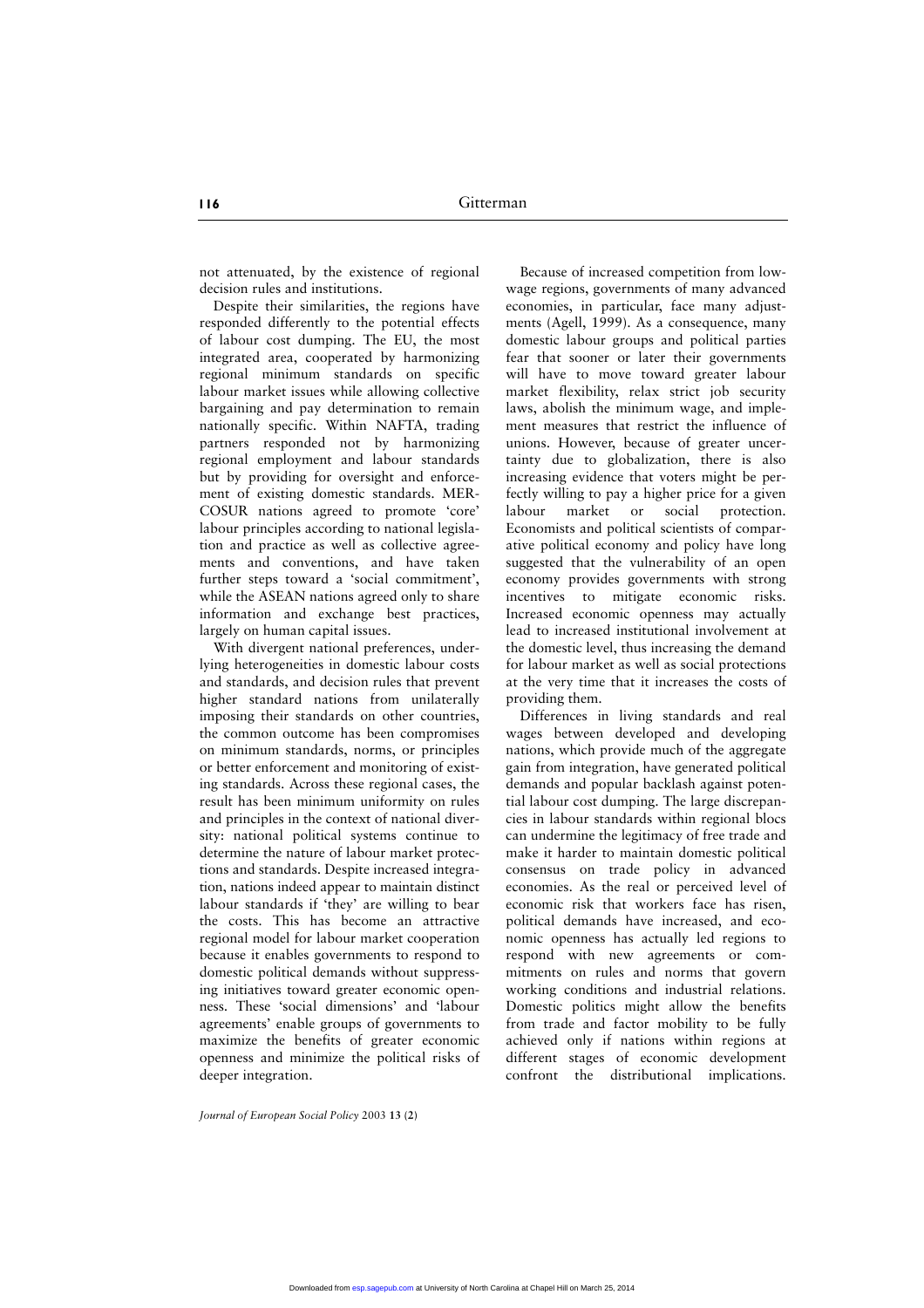Cooperation on labour may be essential if governments plan to retain and gain political support for deeper regional and international economic integration.

#### *References*

- Addison, J. T. and Siebert, W. S. (1991) 'The Social Charter of the European Community: Evolution and Controversies', *Industrial and Labor Relations Review* 44 (4): 597–625.
- Addison, J. T. and Siebert, W. S. (1994) 'Recent Developments in Social Policy in the New European Union', *Industrial and Labor Relations Review* 48 (1): 5–27.
- Adnett, N. (1994) 'The Social Charter: Unnecessary Regulation or Pre-requisite for Convergence?', *British Review of Economic Issues* 15 (36): 63–79.
- Adnett, N. (1995) 'Social Dumping and European Economic Integration', *Journal of European Social Policy* 1: 1–12.
- Agell, J. (1999) 'On the Benefits from Rigid Labor Markets: Norms, Market Failures and Social<br>Insurance', The Economic Journal 109 Insurance', *The Economic Journal* 109 (February): F143–64.
- Aho, C. M. and Batard, T. (1984) 'In the Structure and Evolution of Recent US Trade Policy' in R. E. Baldwin and A. O'Krueger (eds) 1984.
- Aho, C. M. and Batard, T. O. (1984) 'Costs and Benefits of Trade Adjustment Assistance', in R. E. Baldwin and A. O. Krueger (eds) *The Structure and Evolution of Recent US Trade Policy*. Chicago, IL: University of Chicago Press.
- Alber, J. and Standing, G. (2000) 'Social Dumping, Catch-up, or Convergence? Europe in a Comparative Global Context', *Journal of European Social Policy* 10 (2): 99–119.
- Andersen, T. M., Haldrup, N. and Sorensen, J. R. (2000) 'Labor Market Implications of EU Product Market Integration', *Economic Policy* (April): 107–33.
- ASEAN (2002) http://www.aseansec.org/menu.asp? action=5&content=5.
- Baldry, C. (1994) 'Convergence in Europe: a Matter of Perspective', *Industrial Relations Journal* 25 (2): 96–109.
- Bates, R. H., Brock, P. and Tiefenthaler, J. (1991) 'Risk and Trade Regimes: Another Exploration', *International Organization* 45 (1): 1–18.
- Bazen, S. and Benhayoun, G. (1992) 'Low Pay and Wage Regulation in the European Community', *British Journal of Industrial Relations* 30 (4): 623–38.
- Bercusson, B. and Van Dijk, J. J. (1995) 'The Implementation of the Protocol and Agreement on Social Policy of the Treaty on European

Union', *International Journal of Comparative Labour Law and Industrial Relations* 10 (1):  $3 - 30.$ 

- Bhagwati, J. (1994) 'Policy Perspectives and Future Directions: A View from Academia', in *International Labor Standards and Global Economic Integration: Proceedings of a Symposium*. Washington, DC: US Department of Labor, Bureau of International Labor Affairs.
- Bierman, L. and Gaely, R. (1995) 'The North American Agreement on Labor Cooperation: a New Frontier in North American Labor Relations', *Connecticut Journal of International Law* 10: 533–69.
- Black, I. (2000) 'UK Agrees to Restricted EU Rights Charter', *The Guardian*, 3 October.
- Brown, D. K., Deardorff, A. V. and Stern, R. M. (1996) 'International Labor Standards and Trade: a Theoretical Analysis', in J. Bhagwati and R. E. Hudec (eds) *Fair Trade Harmonization: Prerequisites for Free Trade?*, pp. 227–80. Cambridge: MIT Press.
- Burgoon, B. (2001) 'Globalization and Welfare State Compensation', *International Organization* 55 (3): 509–52.
- Cameron, M. A. and Tomlin, B. W. (2000) *The Making of NAFTA: How the Deal was Done*. Ithaca, NY: Cornell University Press.
- Coleman, W. D. and Underhill, G. R. D. (1998) 'Domestic Politics, Regional Economic Co-operation, and Global Economic Integration', in W. Coleman and G. Underhill (eds) *Regionalism and Global Economic Integration: Europe, Asia and Americas*. London: Routledge.
- Commission of the European Communities (2001a) *Communication from the Commission to the Council, the European Parliament and the Economic and Social Committee, Promoting Core Labour Standards and Improving Social Governance in the Context of Globalization*. COM (2001) 416 final.
- Commission of the European Communities (2001b) *Commission Communication on the Charter of Fundamental Rights of the European Union*. COM (2000) 559 final.
- Commission of the European Communities (2001c) *Communication from the Commission to the Council, the European Parliament and the Social Committee and the Committee of the Regions, Strengthening the Local Dimension of the European Employment Strategy*. COM (2001) 629 final.
- Commission of the European Communities (2001d) *Communication from the Commission on the Legal Nature of the Charter of Fundamental Rights of the European Union*. COM (2000) 644 final.

Commission of the European Communities (2001e)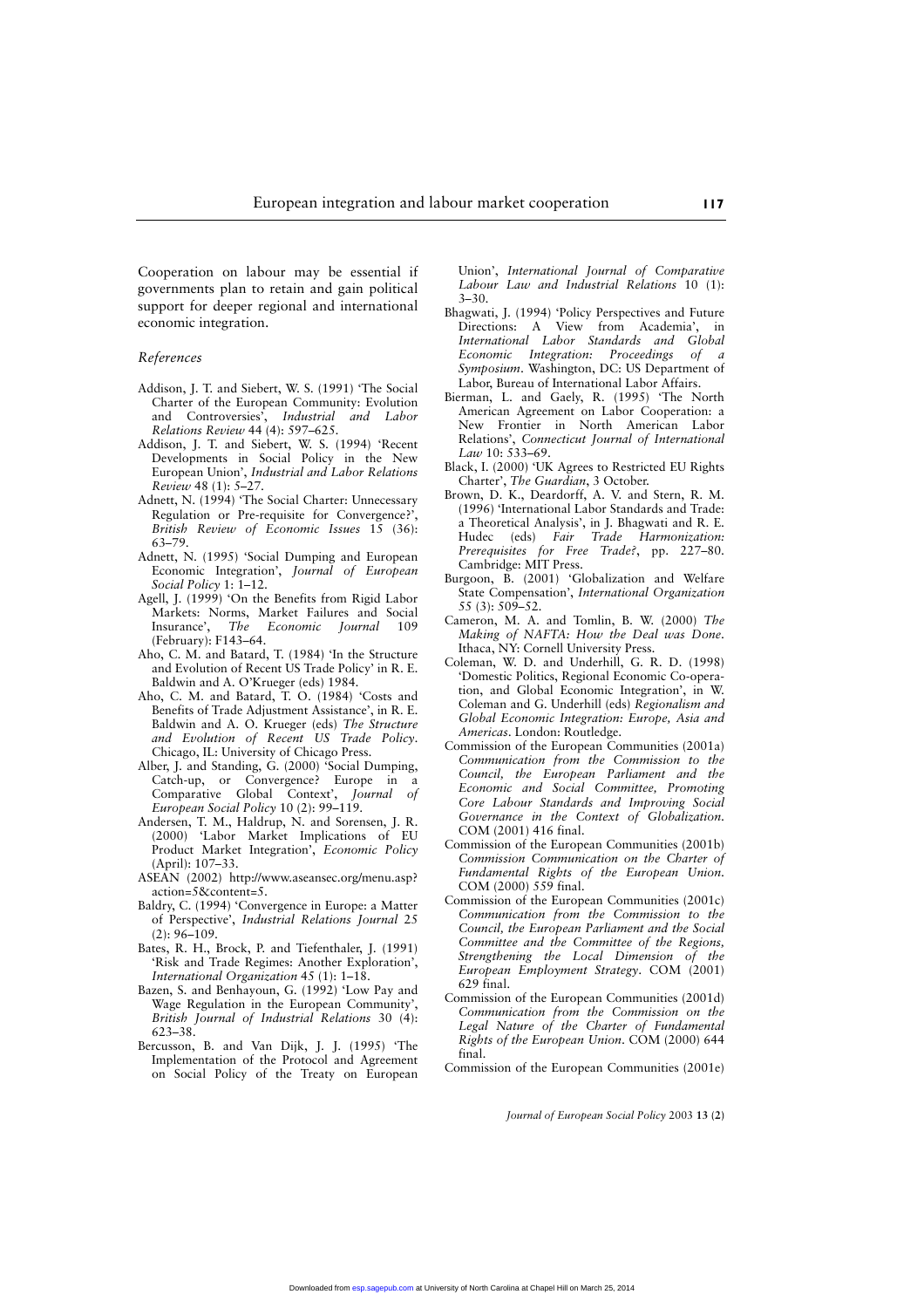*Council Recommendation on the Implementation of the Member States' Employment Policies*. COM (2000).

- Compa, L. (1993) 'Labor Rights and Labor Standards in International Trade', *Law and Policy in International Business* 25 (1): 165–91.
- Cram, L. (1993) 'Calling the Tune Without Paying the Piper? Social Policy Regulation: the Role of the Commission in European Social Policy', *Policy and Politics* 21 (2): 135–46.
- Ehrenberg, R. (1994) *Labor Markets and Integrating National Economies*. Washington, DC: Brookings Institution.
- Erickson, C. and Kuruvilla, S. (1994) 'Labor Costs and the Social Dumping Debate in the European Union', *Industrial and Labor Relations Review* 48 (1): 28–47.
- Erickson, C. L. and Mitchell, D. J. B. (1998) 'Labor Standards and Trade Agreements: US Experience' *Comparative Labor Law and Policy Journal* 19  $(2): 145 - 83.$
- European Commission, Directorate-General for Employment, Industrial Relations and Social Affairs (1999) 'Affirming Fundamental Rights in the European Union: Time to Act', Report of the Expert Group on Fundamental Rights.
- Falkner, G. (1998) *EU Social Policy in the 1990s: Toward a Corporatist Policy Community*. London: Routledge.
- *Financial Times* (2000) 'Europe's Rights', 3 October. Fletcher, M. (2000a) 'Britain Fights to Limit European Rights Charter', *The Times*, 25
- September. Fletcher, M. (2000b) 'Britain Approves Charter of Rights', *The Times*, 3 October.
- Freeman, R. (1994) 'Comments', in R. Ehrenberg (ed.) *Labor Markets and Integrating National* Washington, Institution.
- Freeman, R. (1995) 'Are Your Wages Set in Beijing?', *Journal of Economic Perspectives* 9 (3): 15–32.
- Friedholm, G. A. (1999) 'The United Kingdom and European Union Labor Policy: Inevitable Participation and the Social Chapter Opportunity', *Boston College International and Comparative Law Review* XXII (1): 229–48.
- Garrett, G. (1998) *Partisan Politics in the Global Economy*. New York: Cambridge University Press.
- Garrett, G. and Mitchell, D. (2001) 'Globalization and the Welfare State', *European Journal of Political Research* 39 (2): 145–77.
- Garvey, J. I. (1997) 'AFTA after NAFTA: Regional Trade Blocs and the Propagation of Environmental and Labor Standards', *Berkeley Journal of International Law* 15 (2): 245–74.

Gatsios, K. and Seabright, P. (1989) 'Regulation in

*Journal of European Social Policy* 2003 **13 (2)**

the European Community', *Oxford Review of Economic Policy* 5 (2): 37–60.

- Gitterman, D. P. (2000) 'Competition or Re-regulation: Economic Integration and Labor Market Protection in the European Union', Working Paper 2.73 (May). Center for German and European Studies, University of California, Berkeley.
- Goldstein, J. (1996) 'International Law and Domestic Institutions. Reconciling North American "Unfair" Trade Laws', *International Organization* 50 (4): 541–64.
- Hansson, G. (1983) *Social Clauses and International Trade*. New York: St Martin's Press.
- Hargreaves, S. (1997) 'Social Europe After Maastricht: Is the United Kingdom Really Opted Out?', *The Journal of Social Welfare and Family Law* 19 (1): 1–15.
- Hay, C. (2000) 'Contemporary Capitalism, Regionalization and Persistence of National Variation', *Review of International Studies* 26: 509–31.
- Higgot, R. (1998) 'The International Political Economy of Regionalism: the Asia-Pacific and Europe Compared', in W. Coleman and G. Underhill (eds) *Regionalism and Global Economic Integration: Europe, Asia and Americas*. London: Routledge.
- Iversen, T. and Cusack, T. R. (2000) 'The Causes of Welfare State Expansion: Deindustrialization or Globalization?' *World Politics* 52 (3): 313–49.
- Johnson, B. S. (1998) 'Ensuring Equality: Pursuing Implementation of the Equal Pay Principle Via the Institutions of the European Union, the North American Agreement on Labor Cooperation, and Corporate Codes of Conduct', *Virginia Journal of International Law* 38: 849–76.
- Kapstein, E. (2000) 'Winners and Losers in the Global Economy', *International Organization* 54 (2): 359–84.
- Kluth, M. F. (1998) *The Political Economy of Social Europe: Understanding Labor Market Integration in the European Union*. New York: St Martin's Press.
- Krueger, A. B. (1996) 'Observations on International Labor Standards and Trade', NBER Working Paper 5632 (June).
- Krueger, A. B. (2000) 'From Bismarck to Maastricht: The March to European Union', NBER Working Paper 7456 (January).
- Lange, P. (1992) 'The Politics of the Social Dimension', in Alberta Sbragia (ed.) *Euro-Politics*. Washington, DC: Brookings Institution.
- Lange, P. (1993) 'Maastricht and the Social Protocol: Why Did They Do It?' *Politics and Society* 21 (1): 5–36.
- Lawrence, R. Z. (1996) *Regionalism, Multilateralism, and Deeper Integration*. Washington, DC: Brookings Institution.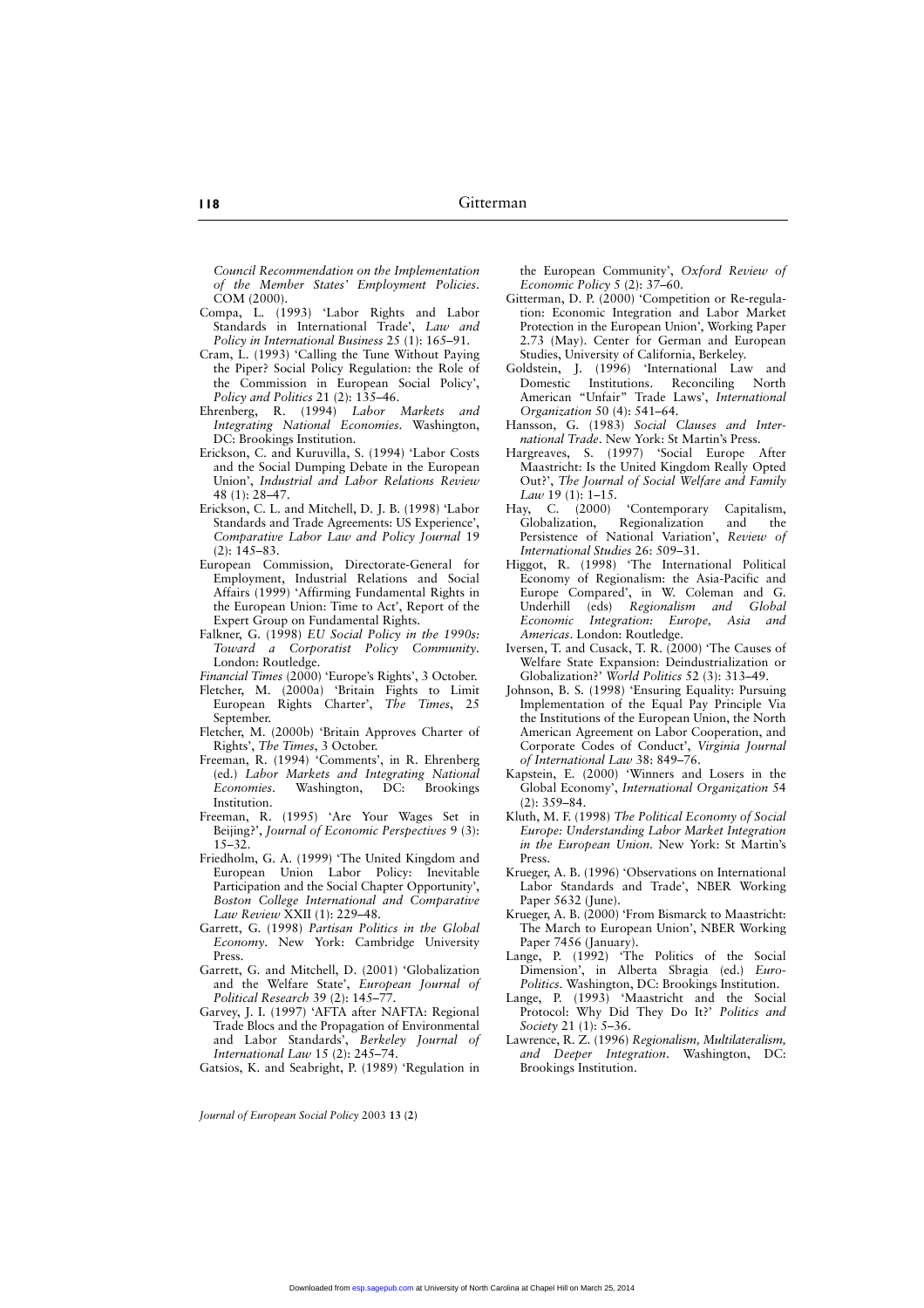- Lee, E. (1997) 'Globalization and Labor Standards: a Review of Issues', *International Labour Review* 136 (2): 173–89.
- Lodge, J. (1990) 'Social Europe', *Journal of European Integration* 13 (2–3): 135–50.
- Mattli, W. (1999) *The Logic of Regional Integration: Europe and Beyond*. New York: Cambridge University Press.
- Mayer, F. W. (1992) 'Managing Domestic Differences in International Negotiations: the Strategic Use of Internal Side-payments', *International Organization* 46 (4): 793–818.
- Mayer, F. W. (1998) *Interpreting NAFTA: The Science and Art of Political Analysis*. New York: Columbia University Press.
- McGlynn, C. (1998) 'An Exercise in Futility: the Practical Effects of the Social Policy Opt-out', *North Ireland Legal Quarterly* 49 (1): 60–73.
- McGuinness, M. J. (1994) 'The Protection of Labor Rights in North America: a Commentary on the Agreement on Labor Cooperation', *Stanford Journal of International Law* 30 (2): 579–96.
- MERCOSUR (2002) (http://www.mercosur.org.uy/ espanol/sinf/varios/sociolaboral.htm).
- Midford, P. (1993) 'International Trade and Domestic Politics: Improving on Rogowski's Model of Political Alignments', *International Organization* 47 (4): 535–64.
- Moravcsik, A. (1998) *The Choice for Europe*. Ithaca, NY: Cornell University Press.
- Mosley, H. (1990) 'The Social Dimension of European Integration', *International Labour Review* 129 (2): 147–64.
- Mosley, H. (1995) 'The "Social Dumping" Threat of European Integration: a Critique', in B. Unger and F. Van Waarden (eds) *Convergence and Diversity. Internationalization and Economic Policy Response*. Aldershot: Avebury.
- North American Agreement on Labor Cooperation (NAALC) (2002) (http://www.naalc.org/index. htm).
- Oatley, T. and Nabors, R. (1998) 'Redistributive Cooperation: Market Failures, Wealth Transfers, and the Basle Accord', *International Organization* 52 (Winter): 35–54.
- OECD (1996) *Trade, Employment and Labour Standards*. Paris: Organization for Economic Cooperation and Development.
- OECD (2000) *International Trade and Core Labor Standards*. Paris: Organization for Economic Cooperation and Development.
- Otero, J. (1995) 'The North American Agreement on Labor Cooperation: an Assessment of its First Year's Implementation', *Columbia Journal of Transnational Law* 33 (3): 637–62.
- Pomeroy, L. O. (1996) 'The Labor Side Agreement Under the NAFTA: Analysis of its Failure to

Include Strong Enforcement Provisions and Recommendations for Future Labor Agreements Negotiated with Developing Countries', *George Washington Journal of International Law and Economics* 29 (3): 796-801.

- Rhodes, M. (1991) 'The Social Dimension of the Single European Market: National versus Transnational Regulation', *European Journal of Political Research* 19: 245–80.
- Rhodes, M. (1992) 'The Future of the Social Dimension: Labor Market Regulation in Post-1992 Europe', *Journal of Common Market Studies* 30 (1): 23–51.
- Rhodes, M. (1993) 'The Social Dimension After Maastricht: Setting a New Agenda for the Labor Market', *International Journal of Comparative Labor Law and Industrial Relations* (Winter): 297–325.
- Rhodes, M. (1995) 'A Regulatory Conundrum: Industrial Relations and the Social Dimension', in S. Liebfried and P. Pierson (eds), *European Social Policy*. Washington DC: Brookings Institute.
- Rhodes, M. (1998) '"Subversive liberalism": Market Integration, Globalization, and West European Welfare States', in W. D. Coleman and G. R. D.<br>Underhill (eds) Regionalism and Global Underhill (eds) *Regionalism and Economic Integration*. London: Routledge.
- Rice-Oxley, M. (1997) 'UK to Sign on to EU Labor Law Pact: Social Charter Adherence to Boost Business Cost', *The National Law Journal* 19 (43): A9.
- Richards, J. E. (1999) 'Toward a Positive Theory of International Institutions: Regulating International Aviation Markets', *International Organization* 53  $(1): 1-37.$
- Rieger, E. and Leibfried, S. (1998) 'Welfare State Limits to Globalization', *Politics and Society* 26 (3): 363–90.
- Rodrik, D. (1996) 'Labor Standards in International Trade: Do they Matter and What do we Do about them?', in R. Lawrence et al., *Emerging Agenda for Global Trade: High Stakes for Developing Countries*. Washington DC: Overseas Development Council.
- Rodrik, D. (1997) *Has Globalization Gone Too Far?* Washington, DC: Institute for International Economics.
- Rodrik, D. (1998) 'Why Do More Open Economies Have Bigger Governments?' *Journal of Political Economy* 106 (5): 997–1032.
- Rodrik, D. (1999) 'Globalisation and Labor, or: If Globalisation is a Bowl of Cherries, Why Are There So Many Glum Faces Around the Table?', in R. Baldwin et al., *Market Integration, Regionalism, and the Global Economy*, pp. 117–50. Cambridge and New York: Cambridge University Press.
- Rogowski, R. (1989) *Commerce and Coalitions:*